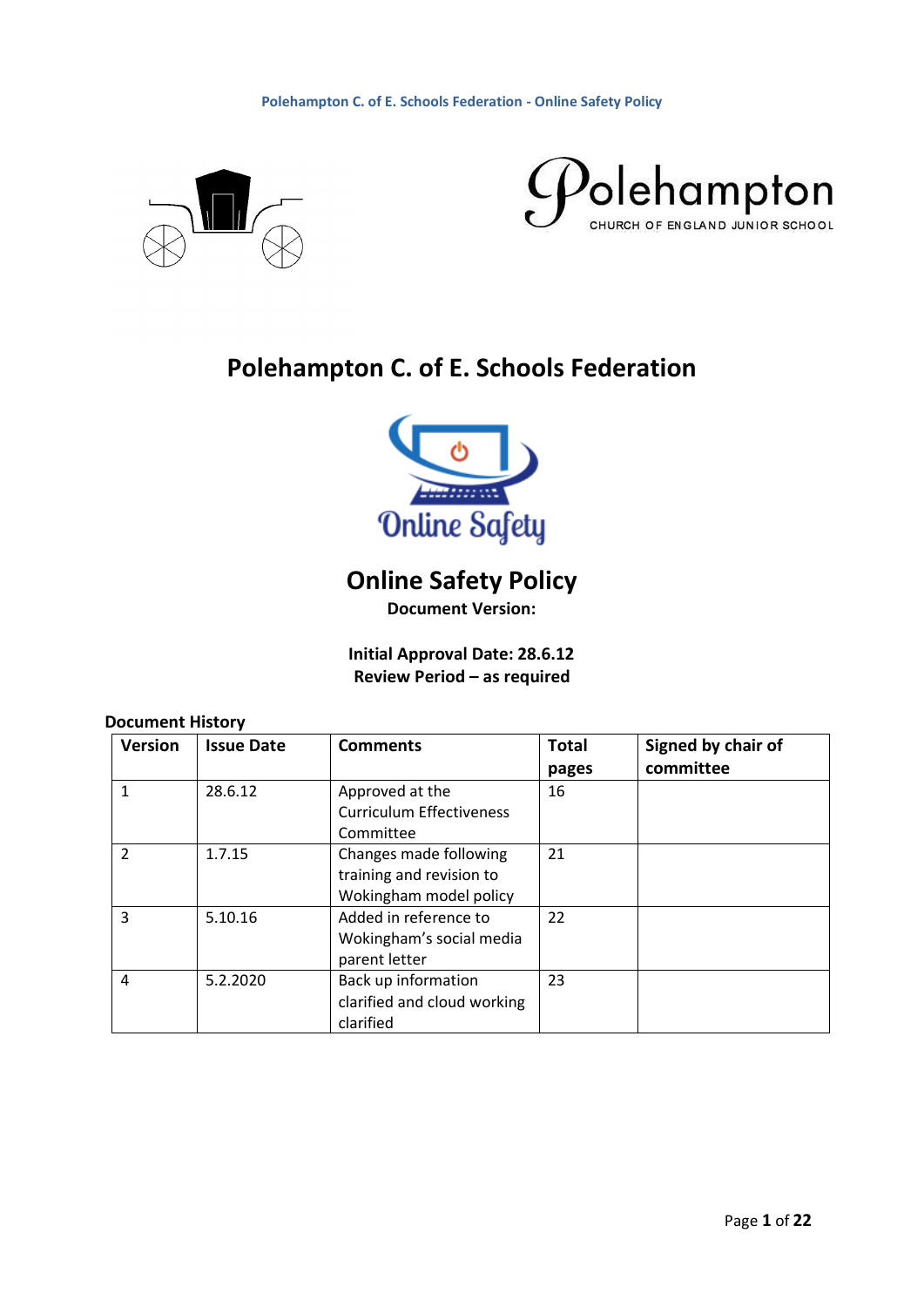#### **Introduction**

Our Online Safety Policy addresses the full scope of current risks in relation to IT used in our school. We have included aspects of data security, password security, encryption and all aspects of risk into a single Online Safety Policy. Sections of this policy covers statutory responsibilities such as the Data Protection Act and the Computer Misuse Act as well as school based policies such as parental agreement with respect to school photography.

Alongside this policy, please refer to the staff's checklist to ensure we comply with the day to day implications of this policy.

The work of Kent County Council, Wokingham Borough Council, and Radstock Primary School, is acknowledged in providing material for this document.

### **1. Roles and Responsibilities**

### **1.1 Governors**

Governors are responsible for the approval of the Online Safety Policy (including Acceptable Use Agreements), ensuring that it is implemented and reviewing its effectiveness. Governors will require/undertake the following regular activities:

- Meetings with the Online Safety Officer.
- Monitoring of Online Safety incident logs.
- Reporting to relevant governor committees.
- Keeping up to date with school Online Safety matters.
- Be conscious of security re: confidential school documents, i.e. Analyse school performance (see governor Online Safety checklist)

The current Safeguarding Governor is Brian Rogers.

### **1.2 Headteacher and SLT**

The Executive Headteacher is responsible for ensuring the overall safety, including online safety, of members of the school community. The Designated Safeguarding Lead (DSL) holds a responsibility for online safety as part of their role (as noted in the 2018 Keeping Children Safe in Education statutory guidance). On a practical day-to-day basis, others may have particular duties relating to Online Safety e.g. an Online Safety Officer, Computing Subject Leader, Network Manager/Technician. However, the Headteacher will ensure the following:

- Staff with online safety responsibilities receive suitable and regular training, including awareness of current IT trends and risks, enabling them to carry out their online safety roles and to train other colleagues as necessary.
- The Senior Leadership Team (SLT) receives regular monitoring reports.
- There is a clear procedure to be followed in the event of a serious online safety allegation being made against another member of staff.
- Parents are educated about online safety on a regular basis through newsletter updates, circulation of relevant magazines (Digital Parenting) and school-based presentations.

### **1.3 Online Safety Officer**

The Online Safety Officer has day-to-day responsibility for Online Safety issues and takes a leading role in establishing and reviewing the school Online Safety Policy and associated documents. The Online Safety Officer will also: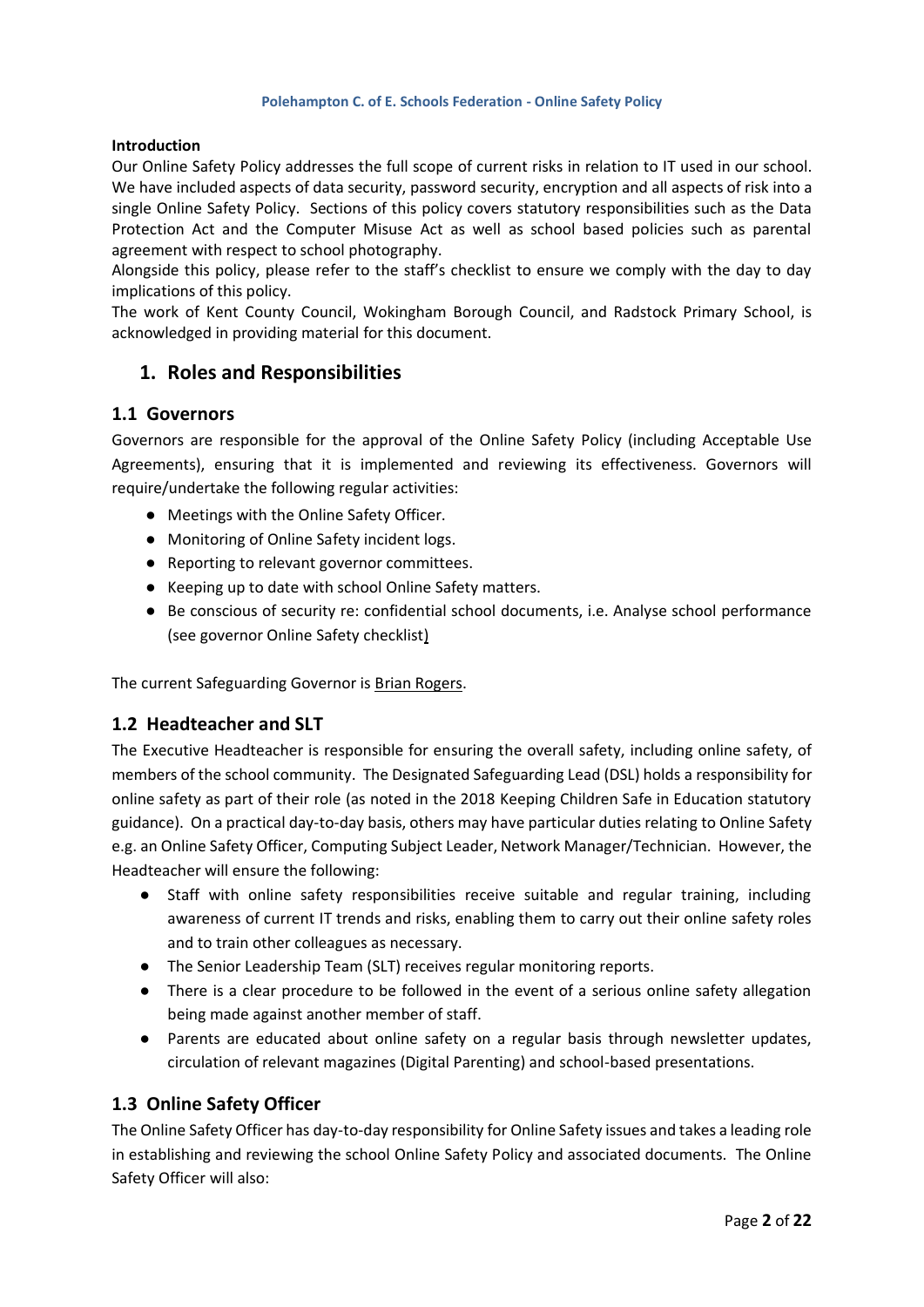- Provide training and advice for staff and ensure that all staff are aware of the procedures that need to be followed in the event of an Online Safety incident taking place.
- Provide materials and advice for integrating Online Safety within schemes of work and check that Online Safety is taught on a regular basis.
- Liaise with the local authority.
- Liaise with the school's technical staff.
- Ensure that Online Safety incidents are reported and logged and used to inform future Online Safety developments.
- Report to the governors and meet with them as required.
- Report regularly to the SLT.

### **1.4 IT Technician/Network Manager**

The IT Technician/Network Manager in co-operation with the school's technical support provider, be responsible for ensuring that all reasonable measures have been taken to protect the school's network, ensure the appropriate and secure use of school equipment and protect school data and personal information. This will involve ensuring the following:

- The IT infrastructure is secure and protected from misuse or malicious attack.
- The school meets the Online Safety technical requirements outlined in any relevant local authority Online Safety Policy/guidance.
- Users may only access the school's network through a properly enforced password protection policy, in which passwords are regularly changed.
- The schools' filtering policy is applied and updated as appropriate and its implementation is not the sole responsibility of any single person.
- Online Safety technical information is kept up to date, applied as necessary and passed on to others where relevant.
- Use of the network and websites are regularly monitored and any misuse/attempted misuse reported to the Online Safety Officer or designated person for investigation and action.
- Appropriate steps are taken to protect personal information and secure data on all devices and removable media.
- Provide secure access to the school network from home where necessary using VPN or equivalent technologies.

### **1.5 PSHE Coordinator/Computing Subject Leader/Curriculum Coordinator**

- Provide materials and advice for integrating Online Safety within PSHE schemes of work.
- Check that Online Safety is taught on a regular basis.

### **1.6 Teaching and Support Staff**

Teaching and support staff are responsible for ensuring that:

- They are familiar with current Online Safety matters and the school Online Safety Policy and practices.
- They have read and understood the school's Staff Acceptable Use Policy (AUP) and signed to indicate agreement.
- They report any suspected misuse or problem to the Online Safety Officer for investigation and action.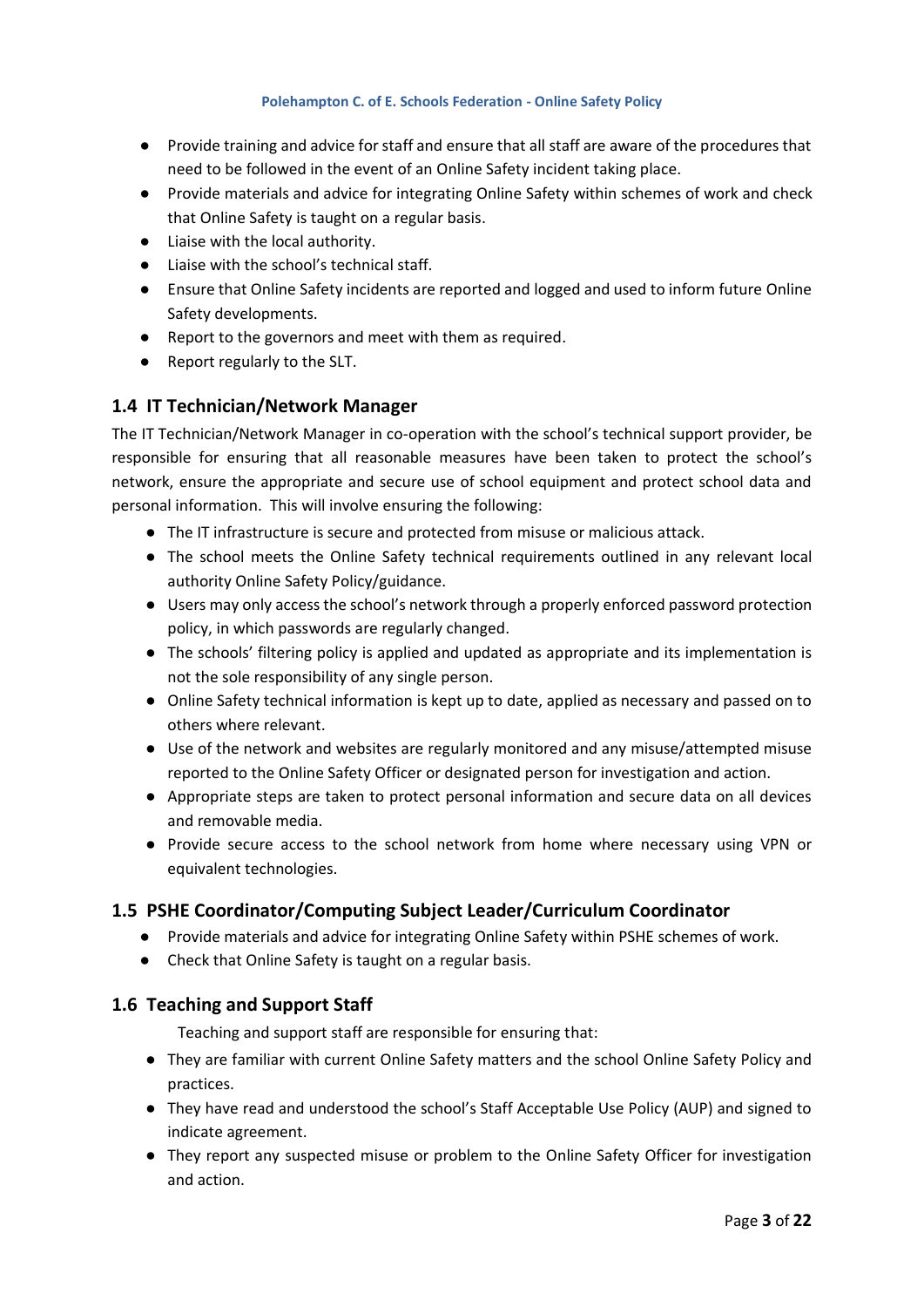- Digital communications with pupils should be on a professional level and only carried out using approved school systems.
- Online Safety issues are embedded in all aspects of the curriculum and other school activities.
- Pupils understand and follow the schools' Online Safety and Acceptable Use Policies.
- Pupils have a good understanding of research skills and the need to avoid plagiarism and uphold copyright regulations in relation to their age.
- They monitor computing activity in lessons, extra-curricular and extended school activities.
- They are aware of Online Safety issues related to the use of mobile phones, cameras and handheld devices and that they monitor their use and implement school policies with regard to these devices.
- They know and follow the procedure for dealing with any unsuitable material that is found in internet searches.
- In lessons where internet use is pre-planned, pupils should be guided to sites checked as suitable for their use.

## **1.7 Designated Safeguarding Lead (DSL)/Child Protection Officer (CPO)**

The DSL/CPO should be trained in Online Safety issues and be aware of child protection matters that may arise from:

- Sharing or loss of personal data.
- Access to illegal/inappropriate materials.
- Inappropriate online contact with adults/strangers.
- Potential or actual incidents of grooming.
- Cyber-bullying.

### **1.8 Data Protection Officer/School Business Manager**

The responsibilities of the Data Protection Officer is to:

- Act as the contact point for all Data Protection issues and queries from Data Subjects and the ICO, e.g. for Subject Access Requests, data breaches, following the agreed procedures in the Data Protection Policy.
- Maintain appropriate documentation related to data processing.
- Undertake the training necessary to fulfil their role, and ensure staff have access to appropriate training and updates.
- Monitor compliance with all aspects of Data Protection.
- Provide advice relating to Data Protection Impact Assessments (DPIA) e.g. before introducing a new data processing system.

See Appendix 1 – School and the Data Protection Act for further information.

### **2. Reviewing, Reporting and Sanctions**

### **2.1 Review**

- This policy will be reviewed and updated annually, or sooner if necessary.
- The school will audit ICT provision to establish if the Online Safety Policy is adequate and that its implementation is effective.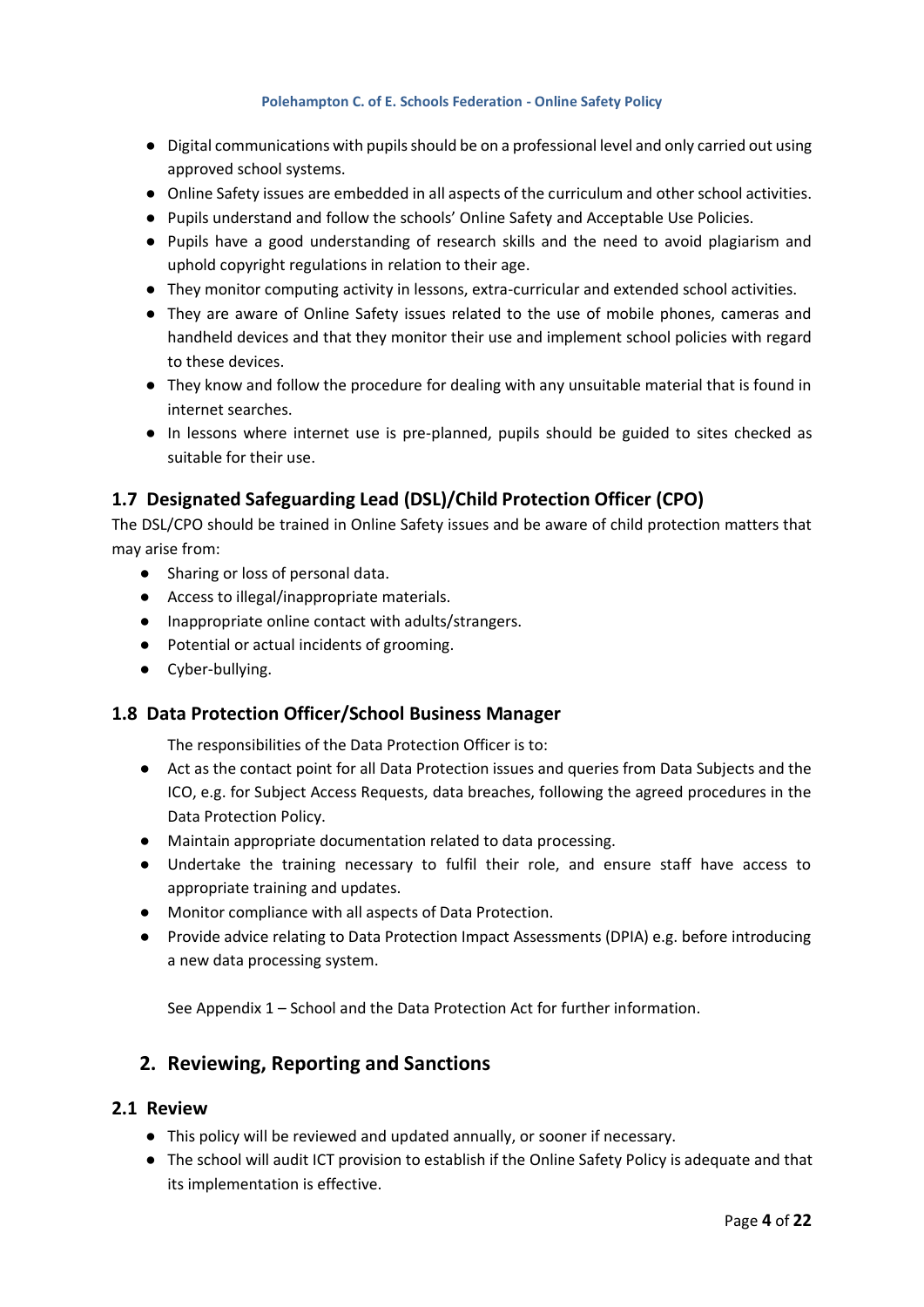### **2.2 Acceptable Use Agreements**

- All users of the school computers will sign the appropriate Acceptable Use Agreement. This includes all staff and pupils.
- Parents may be asked to sign on behalf of their children or to show agreement with and support for the school's policy.
- All users will be expected to re-sign agreements on a regular basis. [See 'Appendix 6 – Exemplar Acceptable Use Agreements' for further information]

### **2.3 Reporting**

- The school will produce clear guidelines as to what should be done if inappropriate content is found when accessing the internet.
- All pupils and teachers should be aware of these guidelines.

[See 'Appendix 2 – Course of action if inappropriate content is found' for further information]

#### **2.4 Complaints regarding internet use**

- Any complaints relating to internet misuse should be made in accordance with the school's existing complaints procedure.
- Complaints of a child protection nature must be dealt with in accordance with school child protection procedures.

#### **2.5 Sanctions**

- Failure to comply with the requirements of this policy will be dealt with in line to the school's existing policies on behaviour, rewards and sanctions.
- The use of computer systems without permission or for inappropriate purposes could constitute a criminal offence under the Computer Misuse Act 1990. This would constitute a disciplinary matter in the case of staff.

### **3. Communications & Communication Technologies**

### **3.1 Mobile phones and personal handheld devices**

- Pupils will not be allowed to bring mobile phones to school unless prior arrangements have been made with the school.
- Pupils will not be allowed to bring in games devices, particularly those which allow ad hoc networks to be established.
- Teacher/parent contact should normally be by the main school telephone and not via a mobile device except where off-site activities dictate the use of a school mobile phone.
- Parent helpers or visitors in school and staff must ensure that they do not use their devices or send personal messages, either audio or text, during contact time with pupils. If an exceptional emergency arises, they should arrange temporary cover whilst they make a call.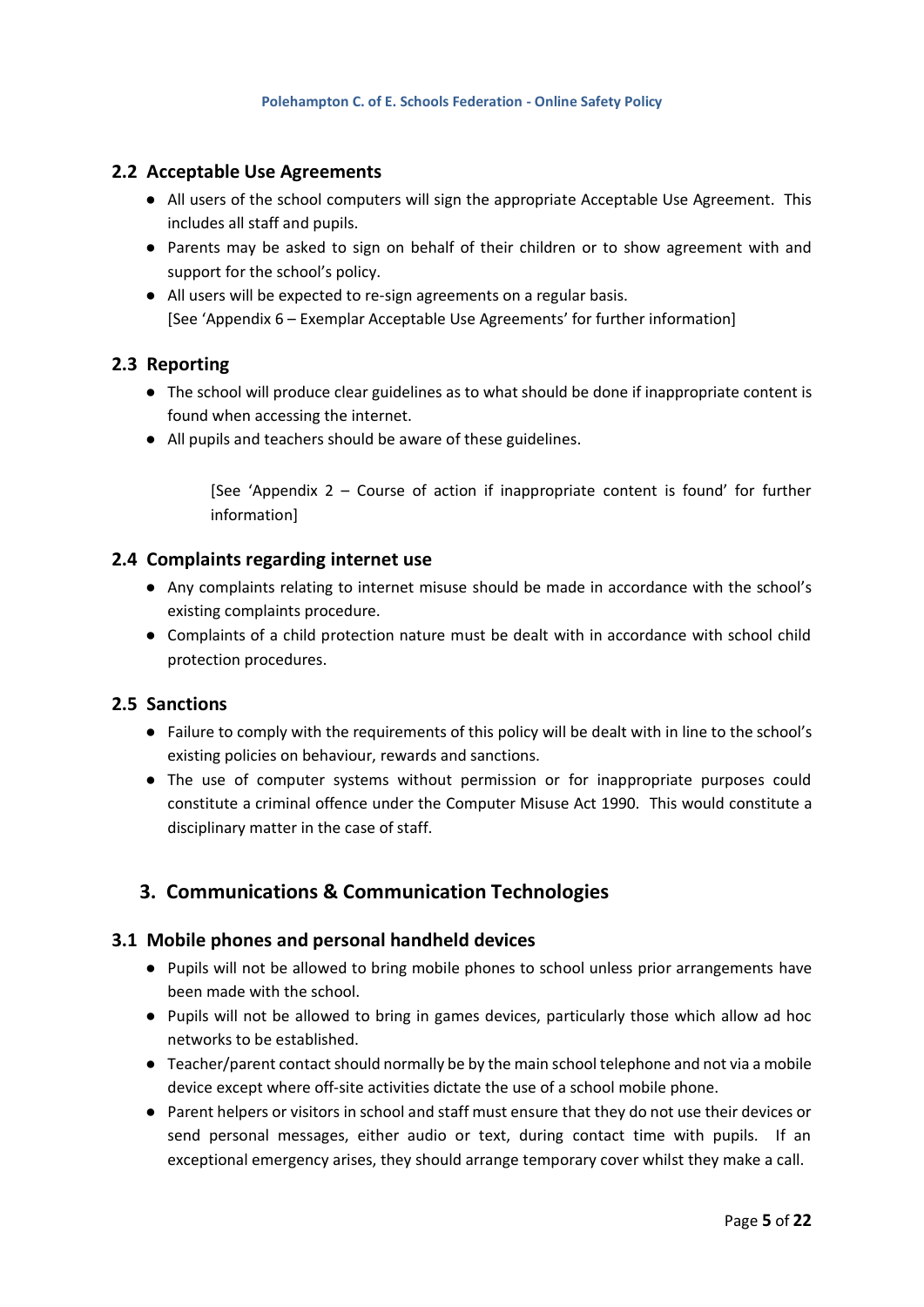- Staff and pupils may send educational messages during lesson times if these are part of the curriculum.
- Schools should be vigilant where mobile phones are used within the vicinity of any children. Adult helper and visitor mobile devices may normally be switched off or on silent during the times that children are present. Adults must ensure all mobile devices are password protected, so a child couldn't have access to your data or unrestricted internet.
- No device in any of the school buildings should contain any content that is inappropriate or illegal.
- Emerging technologies will be examined for educational benefit and a risk assessment will be carried out before use in school is allowed.

### **3.2 E-mail and messaging**

- Staff will be informed that the use of school email or messaging accounts will be monitored.
- Staff may access personal web-based email accounts from school but **must not** use these for communications with parents or pupils.
- Under no circumstances should users use email to communicate material (either internally or externally), which is defamatory or obscene.
- Pupils should immediately tell a staff member if they receive an offensive email or message.
- Pupils should not reveal personal details of themselves or others, such as address or telephone number, or arrange to meet anyone via an e-mail or message.
- Information of a sensitive nature should not be sent by unencrypted email and the 'secure' messaging system should be used where possible.
- Staff but not pupils may use web based email accounts from school.
- The forwarding of chain letters, jokes, etc is not permitted.
- Staff should not open an email that looks "unusual", even if it's from someone they know.

### **3.3 Social networking**

For the purpose of this policy, social networking is considered to be any digital media or medium that facilitates interaction, e.g. Facebook, Twitter, Linked-in, Whatsapp, blogs, chat rooms, online gaming, YouTube, Skype, etc.

- Staff have a perfect right to use social networking sites in their private life. In doing so, they should ensure that public comments made on social networking sites are compatible with their role as a member of staff and that they show the highest standards of professional integrity.
- Social networking sites should not be accessed or used during the school day on school equipment.
- Staff should recognise that their existing lists of friends/contacts/followers may include people in both their private and professional lives. Staff should not create new links with parents simply because they teach their children.
- Staff should not post photographs or videos of their class or pupils on their social networking sites.
- Staff should not mention that they are a member of staff at our schools or comment on any school issue.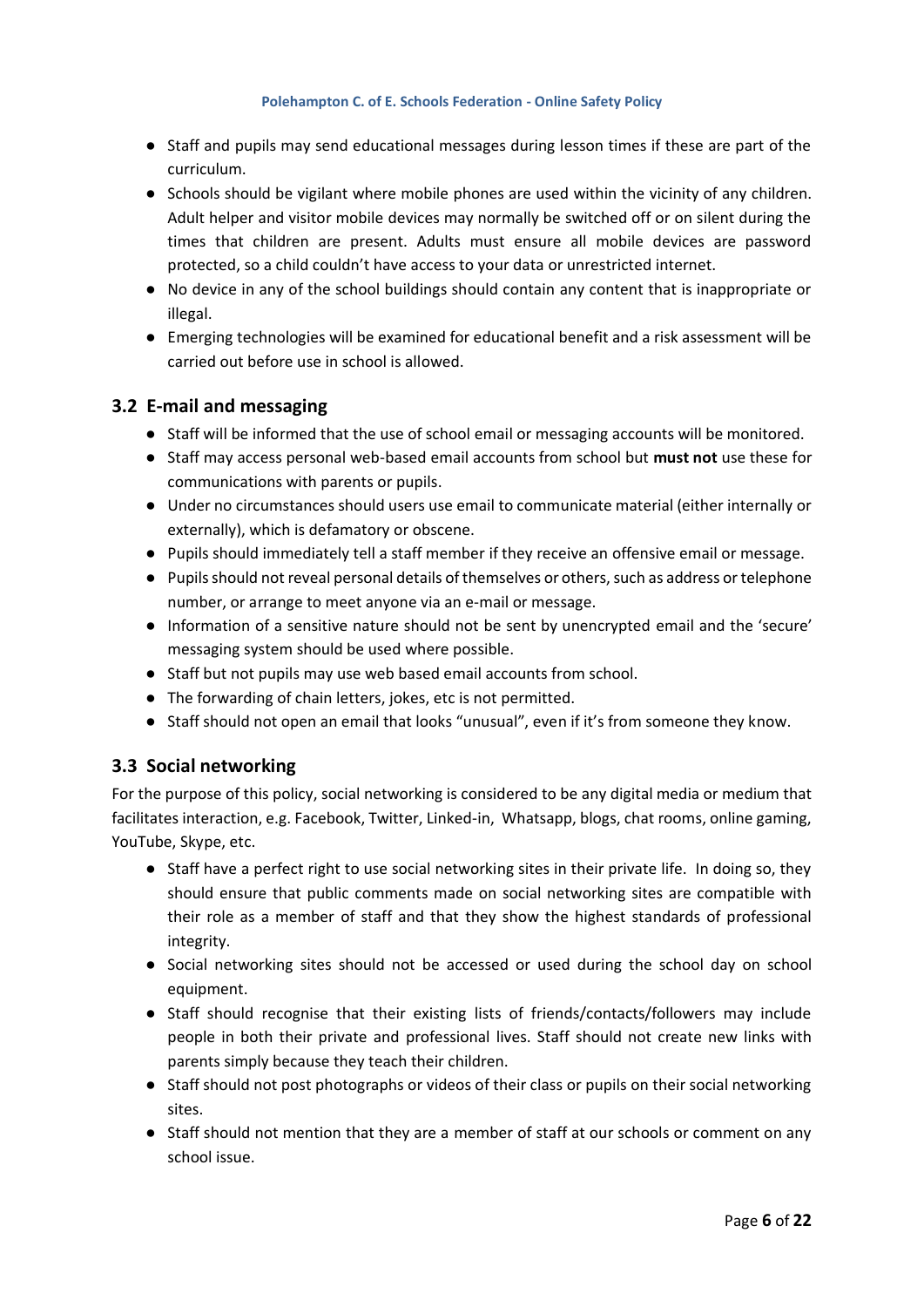- Staff should check their profile settings to ensure that: no parent or pupil (or recent pupil (under 18)) is able to see material that is not public
- Pupil use of social networking should conform to age restrictions and will not be allowed in school unless this is part of an educational activity and has been authorised by an appropriate member of staff.
- Where necessary, parents should be reminded about their own conduct and use of social media, particularly when referring to the school.
- The Schools now have a Twitter account. This is for sharing good news; it is not intended to be for discussion or to answer questions. Senior staff run and monitor the Twitter account.

[See 'Appendix 3 – Social Networking Guidance' for further information]

### **3.4 Internet usage**

- Pupils and staff will be informed that internet access will be monitored.
- The school will take all reasonable precautions to ensure that users access only appropriate material. However, due to the international scale and linked nature of internet content, it is not possible to guarantee that unsuitable material will never appear on a school device. The school cannot accept liability for the material accessed, or any consequences of internet access.
- Users must not create, download, upload, display or access knowingly, sites that contain pornography or other unsuitable material that might be deemed illegal, obscene or offensive.
- Users must not attempt to disable or reconfigure any filtering, virus protection or similar.
- All pupils using the internet, and associated communication technologies, will be made aware of the school's Online Safety Guidelines.
- Pupils will receive guidance in responsible and safe use on a regular basis.

### **3.5 Digital and video images**

### **Parental permission**

- The schools will ensure that appropriate written permissions are obtained from a parent with parental responsibility for the taking and use of digital and video images of pupils. Such use includes the school website, website or social media; display material in and around the school or off site; the school prospectus or other printed promotional material; local/national press.
- If specific individual pupil photographs are to be used publicly, such as on the school website, in the prospectus or any other high profile publication, then a check should be made with individual parents for this additional use.
- Unless specific parental permission has been obtained, pupils will not be identified by name in any title or commentary accompanying digital or video images that are in the public domain. The school will also ensure that pupil names are not used in any file names used to save images; or in tags when publishing online.
- Where parental permission has not been obtained, or it is known that a pupil should not be photographed or filmed, every reasonable effort should be made to ensure that a pupil's image is not recorded.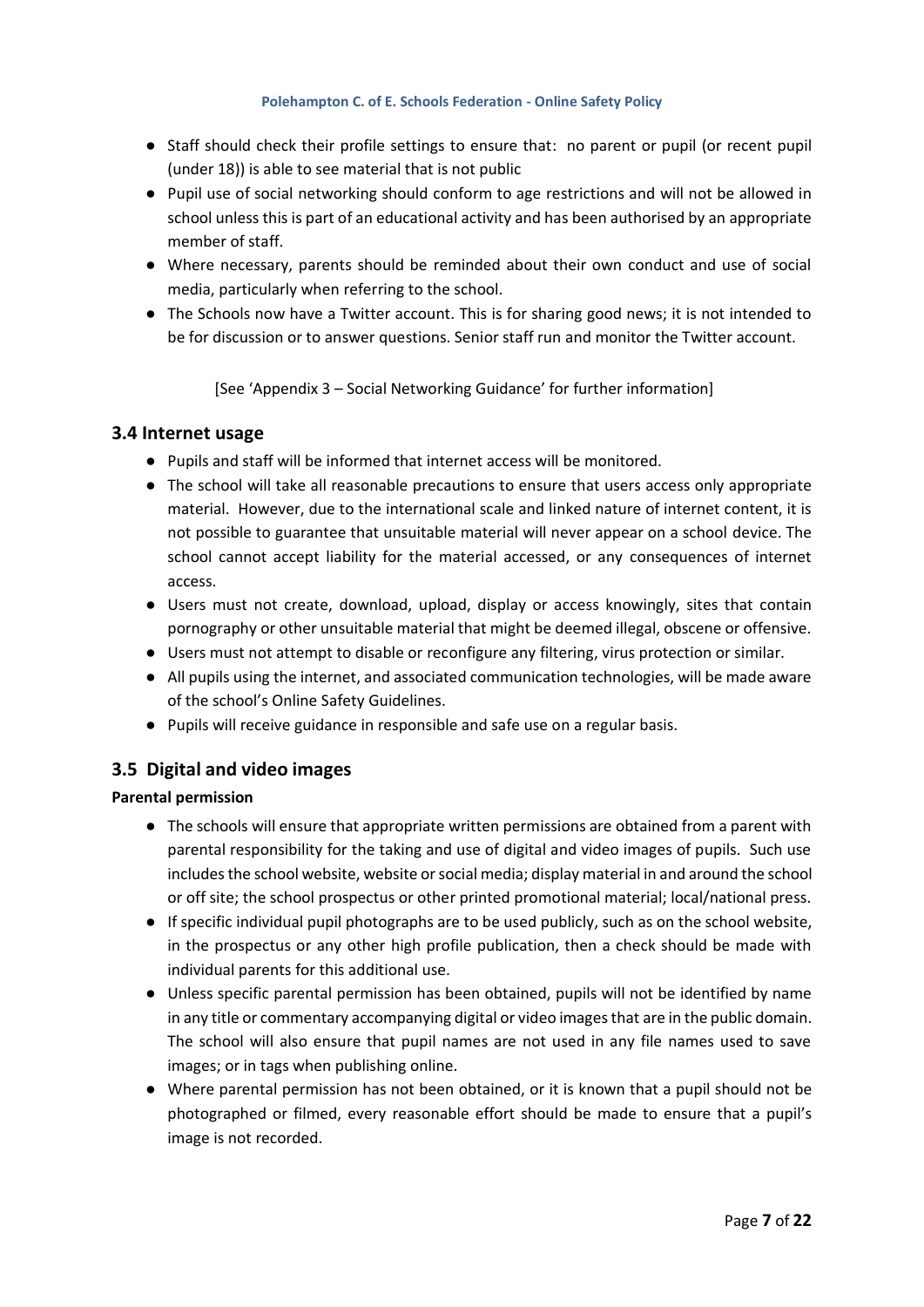#### **Storage and deletion**

- All images of pupils will be securely stored in one central location.
- Where tablets, memory cards, USB drives, CDs or cloud storage are used during the process of capture or transfer, this must only be for temporary storage until images can be uploaded to the secure central location. The images should then be deleted from the temporary storage location and care taken to ensure they are not still available, e.g. in a recycle bin.
- Images taken in the school environment for purposes of identification and education are essential for performing the public task of the school so will be retained whilst the child remains at school, after that the image should be deleted in accordance with the Data Protection Policy.
- Images taken in the school environment as records of school events that make up the school's history, may be kept securely by the school in accordance with the Data Protection Policy.

#### **Recording of images**

- All staff and pupils must sign the ICT Acceptable Use Agreement.
- School digital devices should always be used to record images of pupils. Staff and volunteers should not use their own devices to take images of pupils.
- All pupils appearing in images should be appropriately dressed.
- Pupils must not take, use, share, publish or distribute images of others without their permission.
- Where images are taken using devices with a facility to store or transfer data to other locations (e.g. automatic copying to online 'cloud' storage) care must be taken that the location of images of pupils is clearly understood and in line with ICO (Information Commissioner's Office) guidance.
- All digital devices capable of taking photographs and recording sound or video, whether belonging to the school or personal, may be subject to scrutiny if required.
- Where volunteers are supporting school staff, they should abide by the same rules as school staff as far as is reasonable.
- Children are not allowed to use their own cameras in school or on trips.
- Staff and volunteers must monitor when children are using cameras in the curriculum, i.e. child-initiated time in FS or similar.

### **Parents taking photographs or video**

Where the school allows the recording of images at in-school 'public' events such as Sports Day and plays, the following will apply:

● Images may only be recorded for personal use and can only be shared with immediate family and friends. They must not be shared on social networking sites or other websites that are accessible by the general public.

### **Events/activities involving multiple schools**

- At times, the Polehampton schools may visit other schools or go on trips.
- Although the schools will make reasonable efforts to safeguard the digital images of pupils, parents will be made aware that at some types of events, it is not always realistic to strictly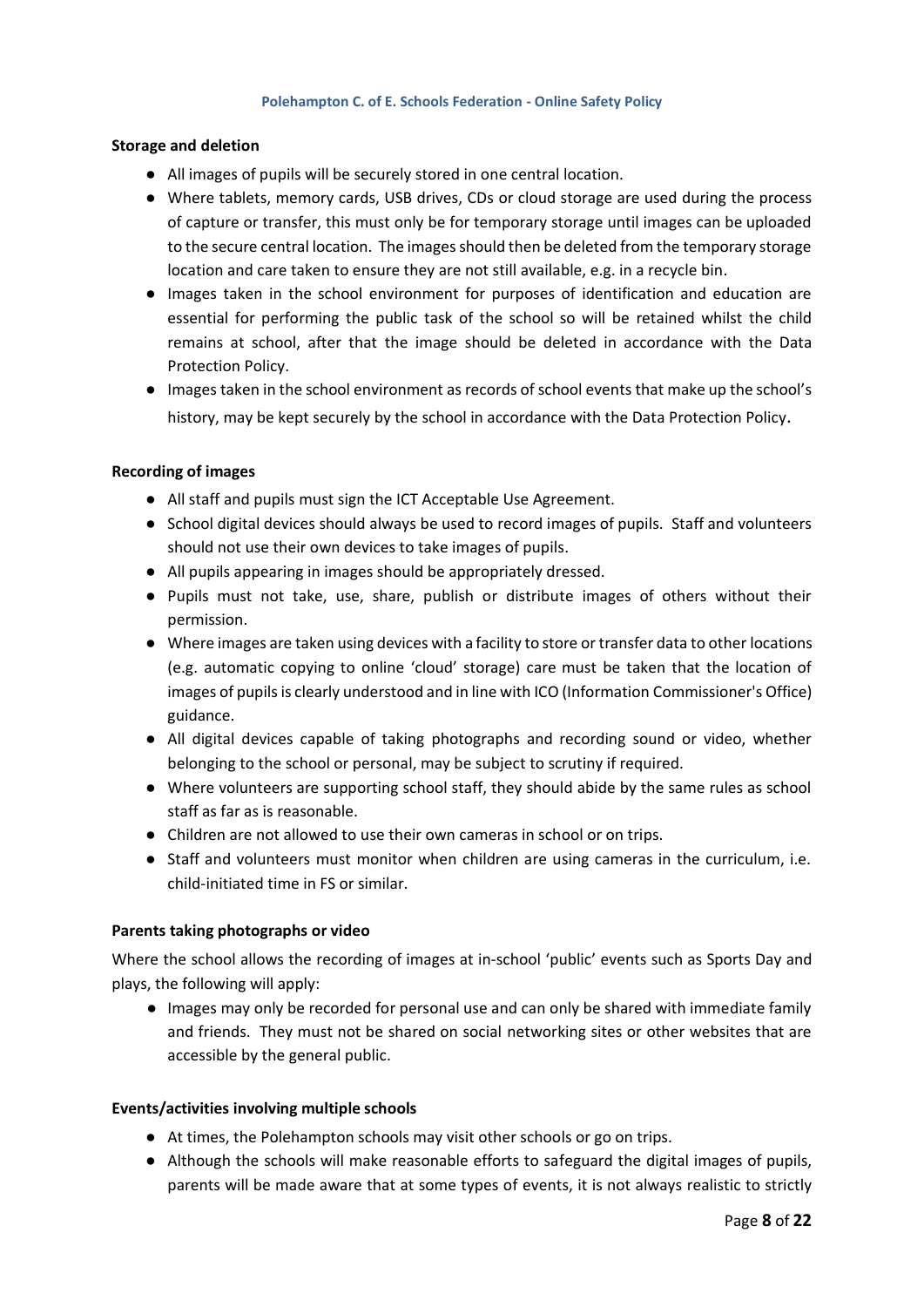enforce image guidelines. The school cannot therefore be held accountable for the use of images taken by parents or members of the public at events.

### **3.6 School website**

- The school website should include the school address, school email, telephone and fax number, including any emergency contact details.
- The school website should be used to provide information and guidance to parents concerning Online Safety policies and practices.
- Learners' names may not be used on the website in conjunction with photographs.
- Staff or pupils' home information should not be published.
- The copyright of all material posted must be held by the school or be clearly attributed to the owner where permission to reproduce has been obtained or given e.g. via Creative Commons licensing.

# **4. Infrastructure and Security**

### **4.1 Security**

The school will be responsible for ensuring that the school infrastructure/network is as safe and secure as is reasonably possible and that procedures outlined within this policy are implemented by those responsible.

- School ICT technical staff may monitor and record the activity of users on the school IT systems and users will be made aware of this.
- Servers, and communications cabinets, should be securely located and physical access restricted.
- Wireless systems should be secured to at least WPA level (Wi-fi protected access).
- All users will have clearly defined access rights to school ICT systems. Details of the access rights available to groups of users will be recorded by the IT Technician/Network Manager.
- Access to the school ICT systems will cease when a pupil leaves or, in the case of a member of staff, ceases to be employed by the school.
- The 'Administrator' passwords for the school IC system, used by the IC Technician/Network Manager are also available to the ICT Subject Leader and must be stored securely in school.

### **4.2 Passwords**

All staff are provided with an individual password. Pupils may have a group password or individual passwords for accessing the network and associated learning platforms e.g. G Suite. All users will have an individual log on to the learning platform and/or secure areas of the website. Clear guidelines will be provided for all users which explain how effective passwords should be chosen. Further expectations of users are detailed below:

- No individual should tell another individual their password.
- No individual should log on using another individual's password, unless they are a member of staff logging on as a pupil.
- 'Strong' passwords should be used.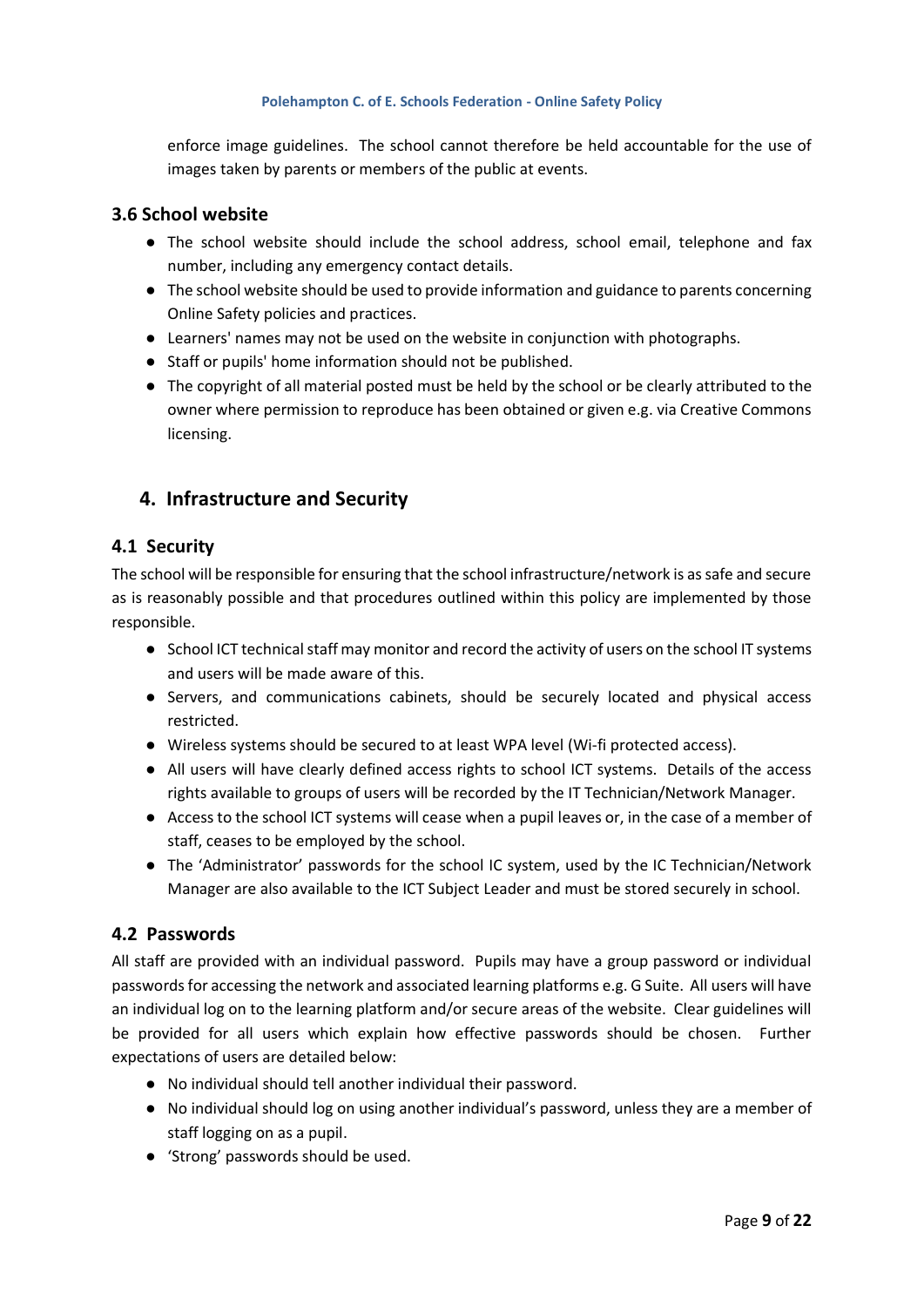- Once a computer has been used, users must remember to log off so that others cannot access their information.
- Users leaving a computer temporarily, should lock the screen (Windows key + L or Control +  $alt + del$ ).
- Passwords should be changed at regular intervals.
- In the event that a password becomes insecure then it should be changed immediately.

[See 'Appendix 4 – Password guidance' for further information]

### **4.3 Filtering**

The school maintains and supports the managed filtering service provided by RM, the Internet Service Provider (ISP), and the South East Grid for Learning (SEGfL).

- Changes to network filtering should be approved by the Computing Subject Leader and the IT Technician/Network Manager.
- Any filtering issues should be reported immediately to the ISP and/or SEGfL.

### **4.4 Virus protection**

- All computer systems, including staff laptops/devices, should be protected by an antivirus product which is preferably administered centrally and automatically updated.
- The antivirus product should allow for on-access scanning of files which may be being transferred between computers or downloaded from the internet. In the latter case, only dependable sources should be used.
- If staff suspect their laptop has a virus/malware or similar issue, they should seek immediate help from the ICT Technician/Network Manager.

### **4.5 Staff laptops/devices and flash drives**

Staff laptops/devices and flash drives are likely to be taken out of school and may well contain sensitive data (see Section 3.6). Schools should encrypt staff laptops and staff should only use school provided encrypted flash drives. The following security measures should also be taken with staff laptop/devices:

- Laptops/devices must be out of view and preferably locked away overnight, whether at school or home.
- Laptops/devices should never be left in a parked car, even in the boot.
- Screensavers should be set to lock after a maximum of 15 minutes.
- Laptops/devices should not be used for purposes beyond that associated with the work of the school, e.g. by the family of a member of staff.
- Where others are to use the laptop, they should log on as a separate user without administrator privileges.

[See 'Appendix 6 – Exemplar Acceptable Use Agreements' for further information]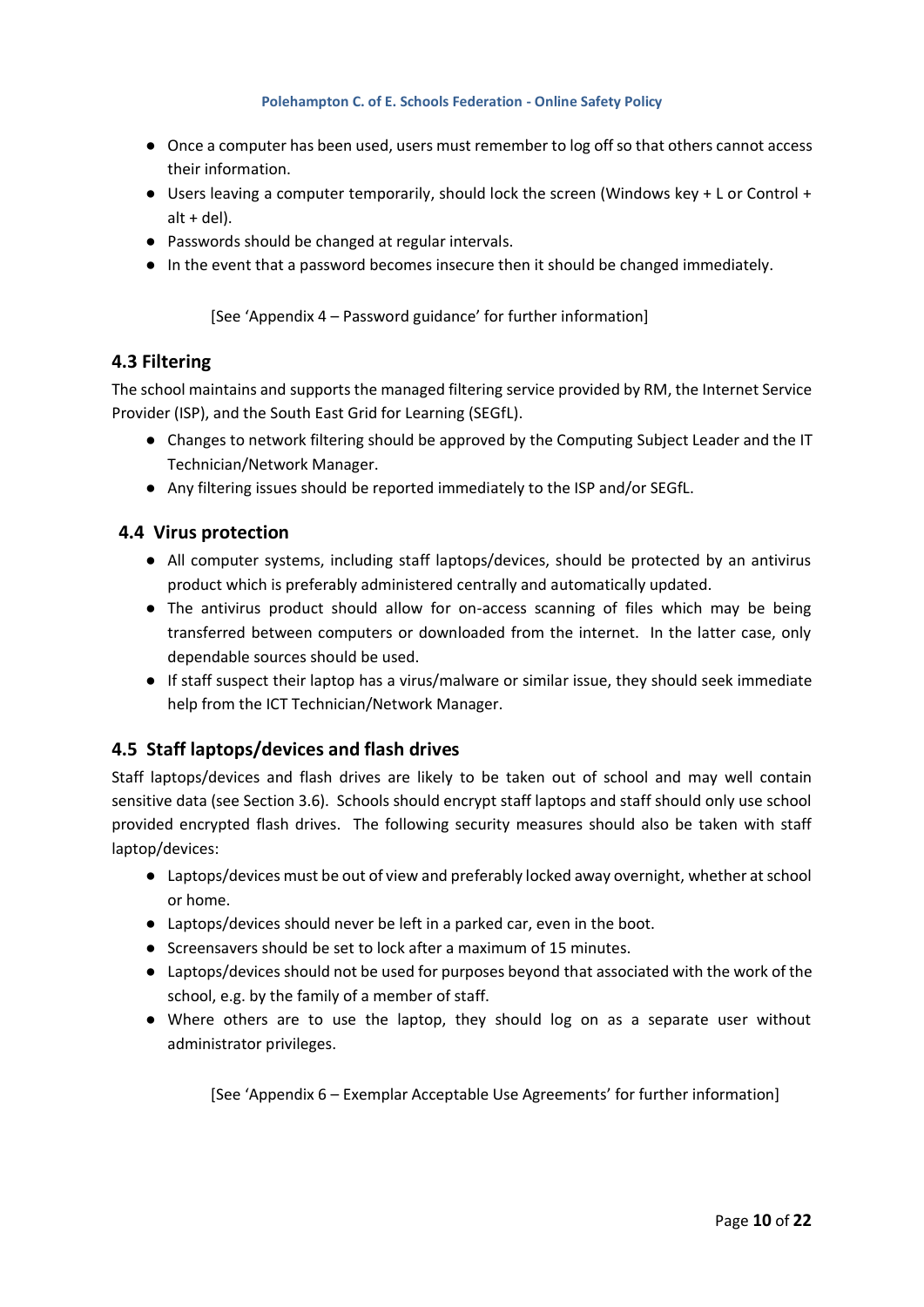### **4.6 Personal and sensitive data**

- All users are responsible for only accessing, altering and deleting their own personal files. They must not access, alter or delete files of another user without permission.
- Sensitive data is any data which links a pupil's name to a particular item of information and/or the loss of which is liable to cause individuals damage and distress. Therefore, such data:
	- o must be encrypted on laptops/devices and any other removable media;
		- o should not be emailed between staff;
		- $\circ$  should be deleted from laptops/devices at the end of an academic year or earlier if no longer required.
- Staff should take care not to leave printed documents with sensitive information open to view, e.g. by not collecting them promptly from printers, or leaving such documents on open desks.
- Sensitive information should be held in lockable storage when office staff are not present.
- There is a clear procedure for the safe and secure disposal of any device that records data or images, e.g. computers, laptops, memory sticks, cameras, photocopiers, etc.

[See 'Appendix 5 – Sensitive & Non-Sensitive Data' for further information]

### **4.7 Electronic devices - search and deletion**

Schools now have the power to search pupils for items 'banned under the school rules' and the power to 'delete data' stored on seized electronic devices.

- School staff may search for any electronic devices. Two members of staff will be present.
- Senior staff members are authorised to examine and/or erase data on electronic devices.
- Data may be deleted or kept as evidence.
- Incidents will be recorded (CPOMS)

### **4.8 Loading/installing software**

For the purpose of this policy, software relates to all programs, images or screensavers, which can be downloaded or installed from other media.

- Any software loaded onto the school system or individual computers and laptops/devices must be properly licensed and free from viruses.
- Only authorised persons, such as the ICT Technician/Network Manager or Computing Subject Leader, may load software onto the school system or individual computers.
- Where staff are authorised to download software to their own laptops/devices, they must ensure that this is consistent with their professional role and that they are satisfied that any downloaded images and video clips do not breach copyright.

### **4.9 Backup and disaster recovery**

The school has a backup regime which enables recovery of key systems and data within a reasonable timeframe should a data loss occur. This regime includes:

- The use of a cloud-based location for backup of key school information via a secure encrypted online backup system, administered and maintained by the school's ICT Technician.
- Daily back-ups of servers to onsite external hard drives conducted by the school's ICT Technician.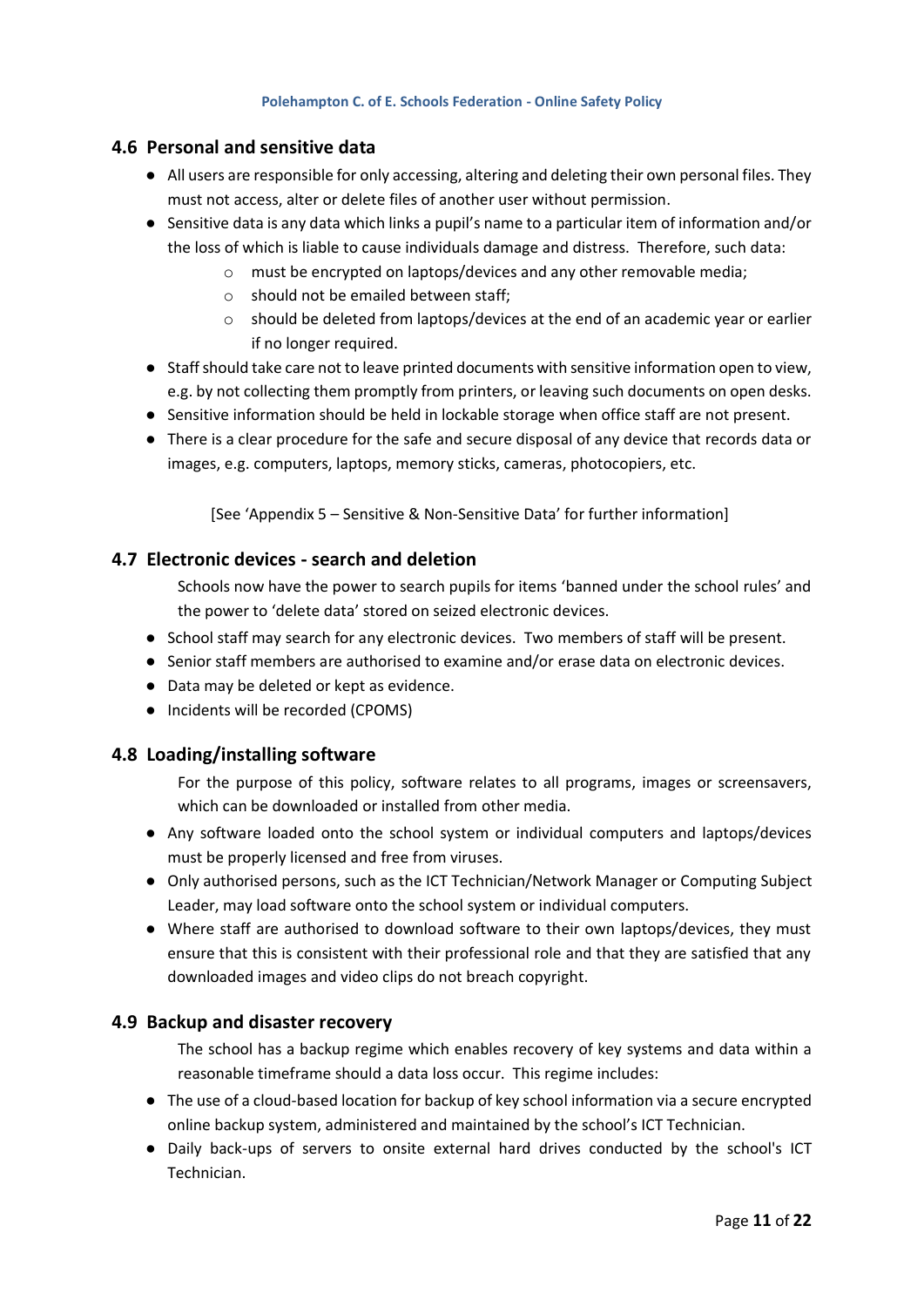● Automated daily reports via email confirming status of back-ups.

# **5. Online Safety Education**

### **5.1 Learning and teaching for pupils**

- Pupils should be encouraged to adopt safe and responsible use of ICT, the Internet and mobile devices both within and outside school.
- Pupils should be helped to understand the need for an Acceptable Use Policy and, depending on age, asked to sign to indicate agreement.
- Pupils should be taught to be critically aware of the materials/content they access online and be guided to validate the accuracy of information.
- Pupils should be taught to acknowledge the source of information used and to respect copyright when using material accessed on the internet.
- Key Online Safety messages will be included within the curriculum (e.g 'Be Internet Legends') and reinforced as part of a planned programme of assemblies and other appropriate opportunities.
- Rules for the use of devices should be displayed in all rooms where they are predominantly used.

### **5.2 Staff training**

- Staff will be kept up to date through regular Online Safety and data protection training.
- Staff should always act as good role models in their use of ICT, the Internet and mobile devices.

### **5.3 Parental support**

The support of, and partnership with, parents should be encouraged. This is likely to include the

following:

- Awareness of the school's policies regarding Online Safety and Internet use; and where appropriate being asked to sign to indicate agreement.
- Practical demonstrations and training
- Advice and guidance on areas such as:
	- o filtering systems
	- o educational and leisure activities
	- o suggestions for safe Internet use at home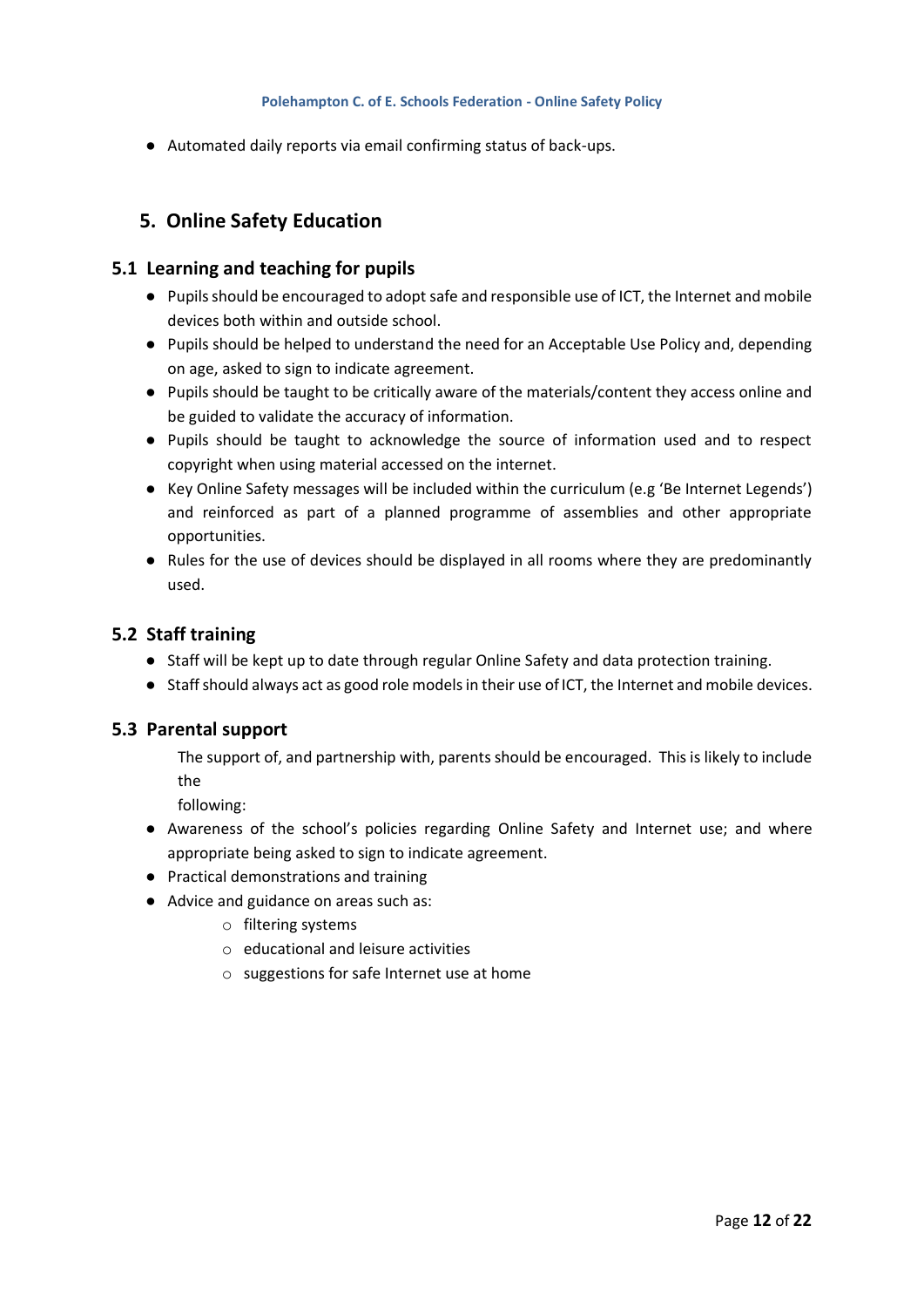### **Appendix 1 – School and the Data Protection Act 2018 (GDPR)**

The data protection principles set out in Article 5 of the Data Protection Act 2018 include the principle that personal data shall be:

*"...processed in a manner that ensures appropriate security of the personal data, including protection*

*against unauthorised or unlawful processing and against accidental loss, destruction or damage, using appropriate technical or organisational measures."*

This means that schools must have appropriate security to prevent the personal data held (e.g. for staff, pupils and parents) being accidentally or deliberately compromised.

The implications of this for Polehampton schools will be the need to:

- Design and organise security to fit the nature of the personal data held and the harm that may result from a security breach.
- Be clear about who is responsible for ensuring information security.
- Ensure that the school has the right physical and technical security, backed up by robust policies and procedures and reliable, well-trained staff.
- Respond to any breach of security swiftly and effectively by reporting to the Data Protection Officer.

Failure to comply with the Act could result in loss of reputation or even legal proceedings. Further guidance may be found at [www.ico.gov.uk](http://www.ico.gov.uk/)

### **Appendix 2 – Course of action if inappropriate content is found**

- If inappropriate web content is found (i.e. that is pornographic, violent, sexist, racist or horrific) the user should:
	- $\circ$  Turn off the monitor or minimise the window.
	- o Report the incident to the teacher or responsible adult.
- The teacher/responsible adult should:
	- o Ensure the well-being of the pupil.
	- $\circ$  Note the details of the incident, especially the web page address that was unsuitable (without re-showing the page to the pupils).
	- o Report the details of the incident to the Online Safety Co-ordinator.
- The Online Safety Co-ordinator will then:
	- o Log the incident and take any appropriate action.
	- o Where necessary report the incident to the Internet Service Provider (ISP) so that additional actions can be taken.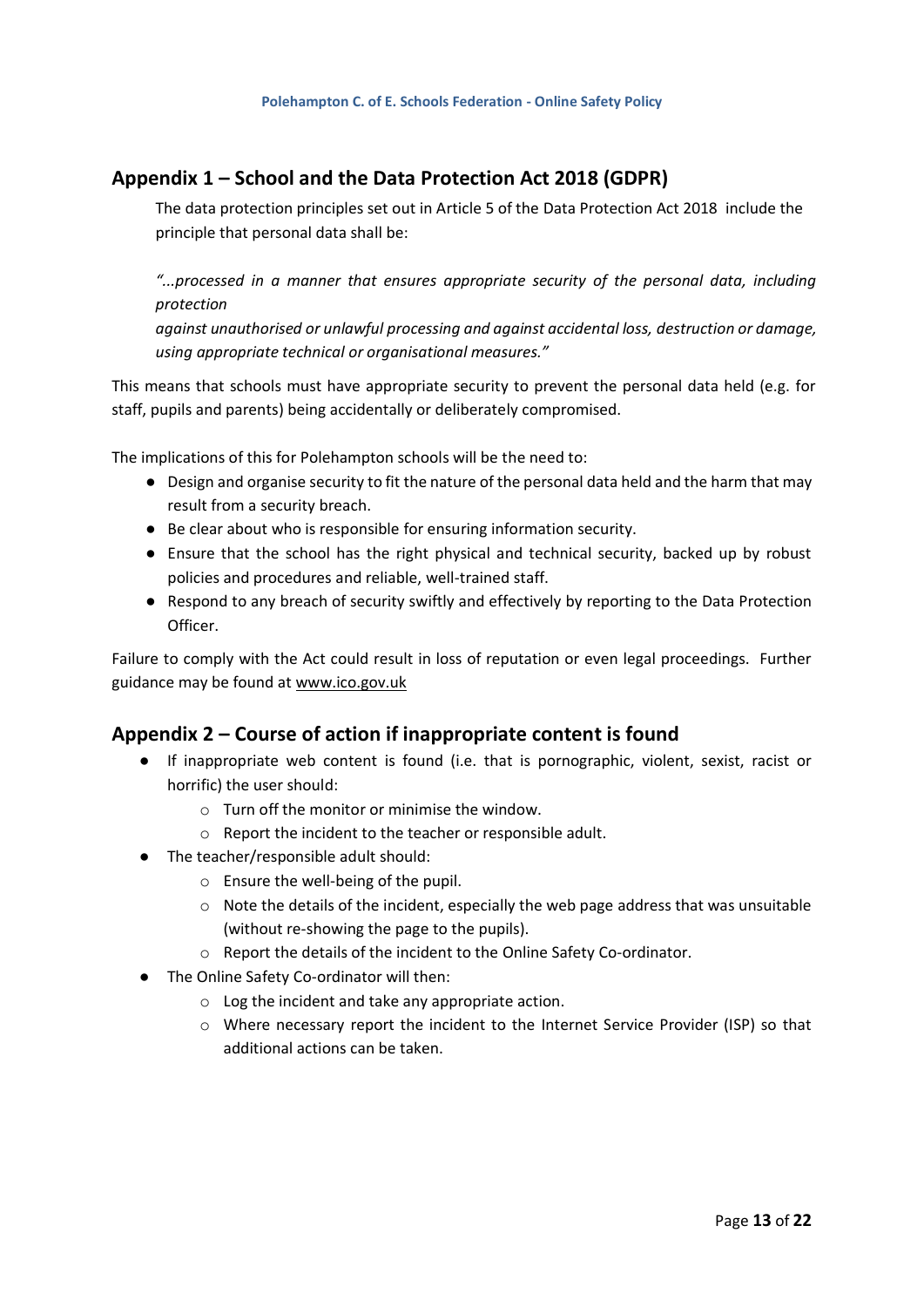### **Appendix 3 – Social networking guidelines**

### **Staff conduct**

- Staff will always conduct themselves with the highest standards of professional integrity and be aware that how they as individuals are perceived in the virtual world may reflect on how the school is perceived.
- Staff should give careful consideration when posting personal information as to how this might be viewed by pupils and parents even when the postings are within a 'private' online space.

#### **Access to social networking sites**

- Social networking sites should never be accessed during timetabled lessons and other contact with pupils and not normally during school working hours.
- Staff may not use school equipment to access social networking sites.
- If the school chooses to make 'official' use of social networking sites this should only be by authorised individuals.

#### **Posting of images and/or video clips**

- Photographic images and/or movie clips of children at the school or past pupils, up to the age of 18, should never be posted.
- Photographic images and/or movie clips of school staff should not be posted unless specific consent has been obtained.

#### **Privacy**

- Staff should recognise that their existing lists of friends/contacts/followers may include people who are part of both their private and professional lives.
- Staff should never be 'friends' with children at the school or past pupils up to the age of 18.
- Staff should not create new links with parents simply because they teach their children.
- Profile settings should be regularly checked, and updated as necessary, to ensure that posted comments and images are not publicly accessible.
- Any changes to social networking sites and privacy settings should be clearly understood.

### **Appendix 4 – Password guidance**

This guidance is intended for those adults using school systems but is based on good practice and should also feature in the teaching of, and advice to, pupils:

- Passwords should be strong, having a mixture of lower and upper case letters, numbers and special characters. The choice of password 'strength' should be appropriate to the data being protected and the potential risks associated with that data being compromised.
- Passwords should avoid following a pattern or being predictable.
- Passwords must not be easily guessable by anyone and therefore should not include:
	- o Names of family, friends, relations, pets etc.
	- o Addresses or postcodes of same
	- o Birthdays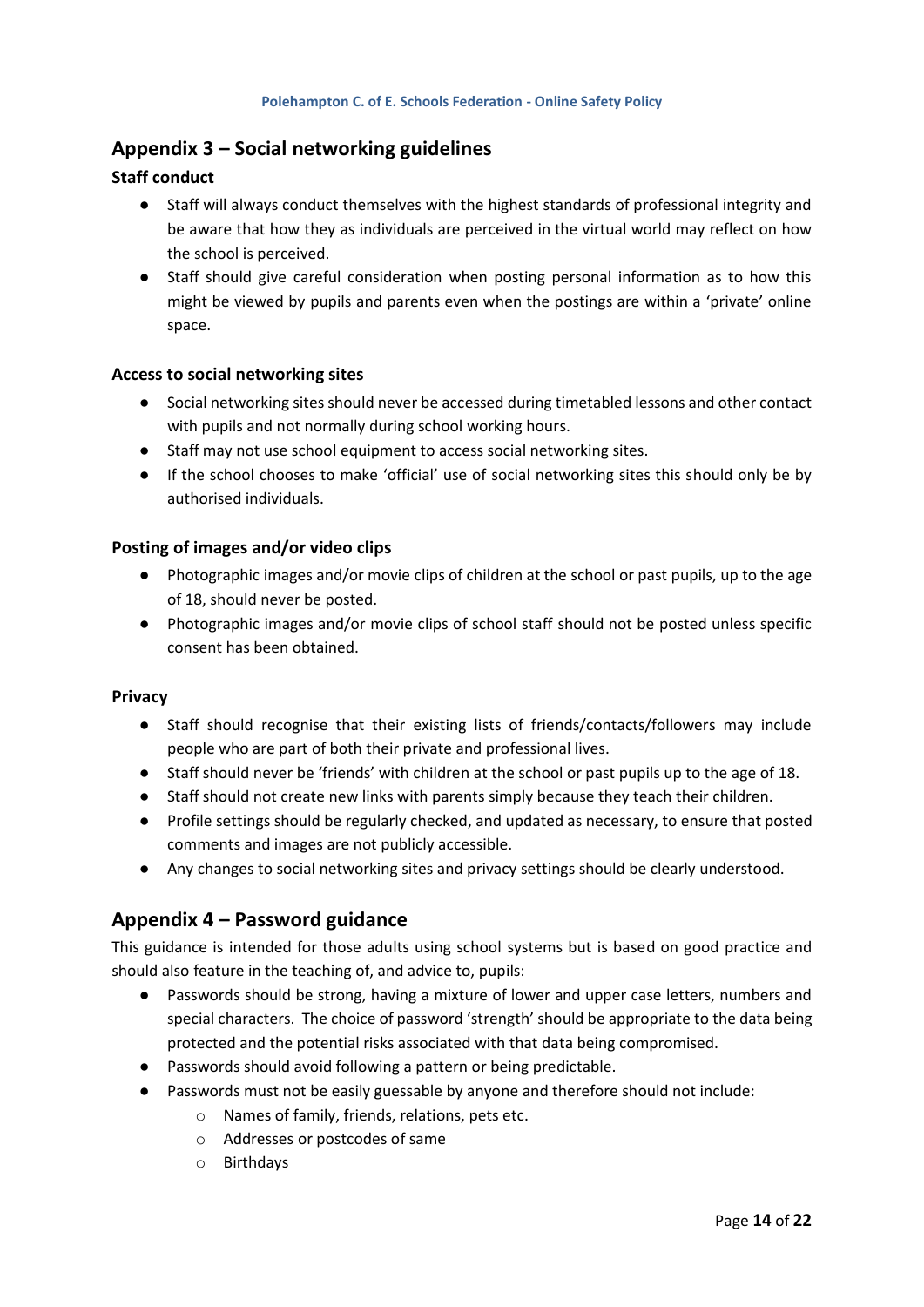- o Telephone numbers
- o Car registration numbers
- o Unadulterated whole words
- Try to use in a password:
	- o A mixture of letters and numbers
	- o Punctuation marks
	- o At least 8 digits

### **Appendix 5 – Sensitive & Non-sensitive data**

Sensitive data will include:

- SEN records such as IEPs, Annual Review records and EHCPs
- Mark sheets and assessments
- Reports and Open Evening comments
- Personal data stored on the school's Management Information System, e.g. SIMS
- Photographic or video material
- Name, address and contact information

Non-sensitive data thus includes:

- General teaching plans
- Curriculum materials
- General correspondence of a non-personal nature

### **Appendix 6 – Acceptable Use Agreements**

The agreements included are:

- Parent/Carer Acceptable Use Agreement one completed for each school
- Pupil Acceptable Use Agreement one completed for each school
- Laptop Acceptable Use Agreement
- Staff Acceptable Use Agreement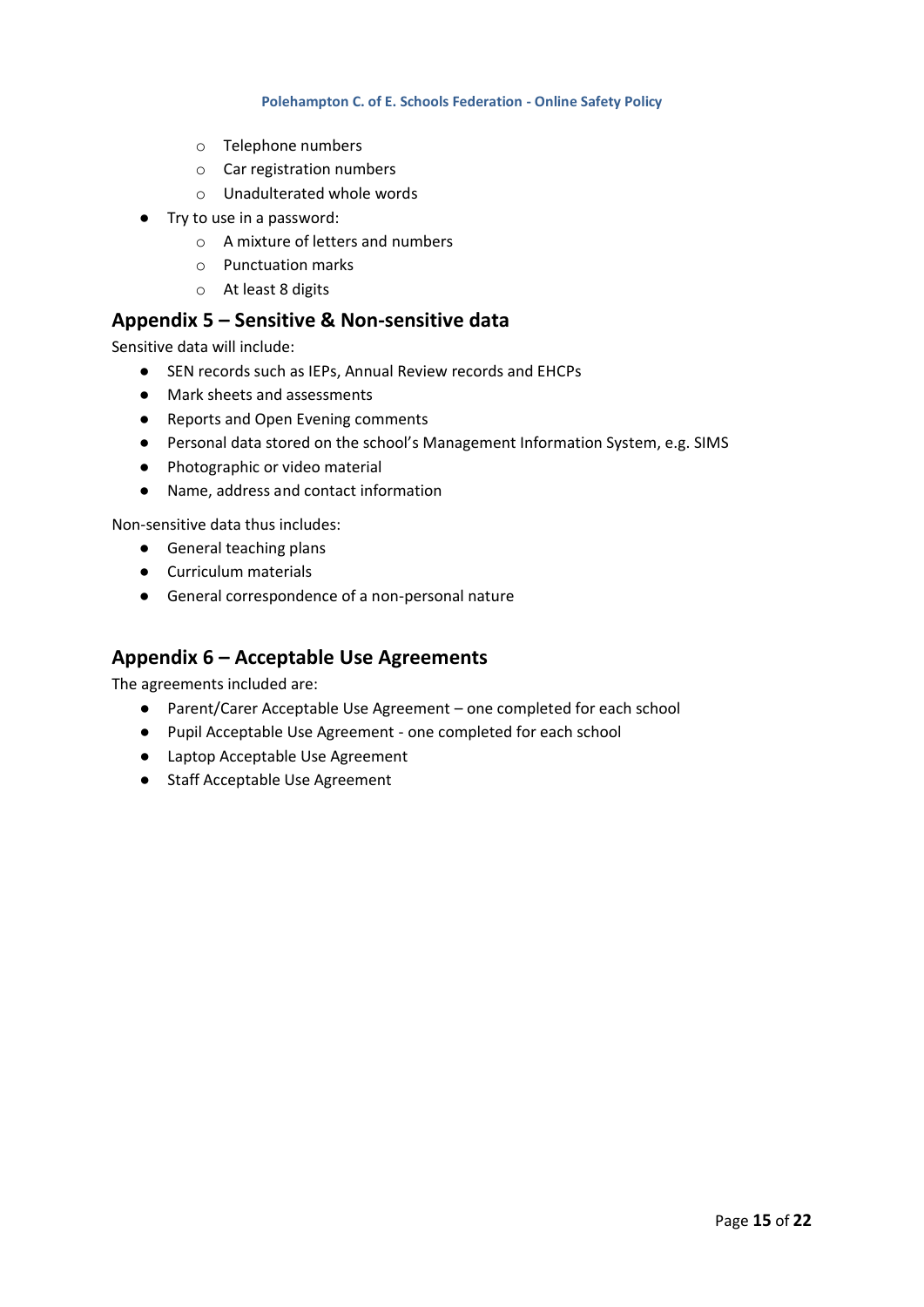### **Polehampton C.of E. Schools Children's Acceptable Use Guide**

At school, we use technologies including iPads and chromebooks to learn and access the Internet. During my time at Polehampton Schools, I will be taught how to use technology and the Internet safely and responsibly.

**I will learn to follow the acceptable use guide carefully** as they will keep me and my fellow peers safe and happy.

- I will only share my password with my teacher and my parents.
- I will tell my teacher straight away if I think someone else knows my password.
- I will respect others work. I will not look at, edit or delete their files without their permission.
- I will not distribute images of others without their permission.
- I will only use the computers and other technology including iPads and cameras when an adult is present.
- I will always ask before I use the Internet and will only access it when an adult is present.
- When I use the Internet to research information, I should take care to check the information I find is accurate.
- I understand that images and text that I find on the Internet may have a copyright because they belong to someone else. I must consider this in my work.
- I will not bring in or use any devices of my own in school.
- I can write polite and friendly online messages to people I know with permission of an adult.
- I will be polite when I contribute to online class blogs, learning platforms and forums.
- I will not use 'text talk' when contributing to online class blogs, websites etc.
- If I receive anything I am not happy with online, or see something I shouldn't, I will tell my teacher as soon as I can.
- I will never give out any personal information on the Internet e.g. my address, phone number, date of birth or even the school I go to.
- I will never arrange to meet anyone over the Internet, even if it is a friend.
- I know that school can check anything that I do on the school computers and other technology.
- I will always try to be a good Digital Citizen and use my online world to spread positivity.
- I will respect all technology at school and will make sure that I put things back in the correct way.
- I know if I am not a responsible user then school has the right to take action. This could include a loss of access to the computers and other technologies.

#### **I agree to follow the Online Safety rules as explained to me.**

#### **I will learn the rules whilst I am at Polehampton Schools.**

Childs' Signature: …………………………………………………………..… Date: ……………………

Parent's Signature …………………………………….……………………….… Date: …………………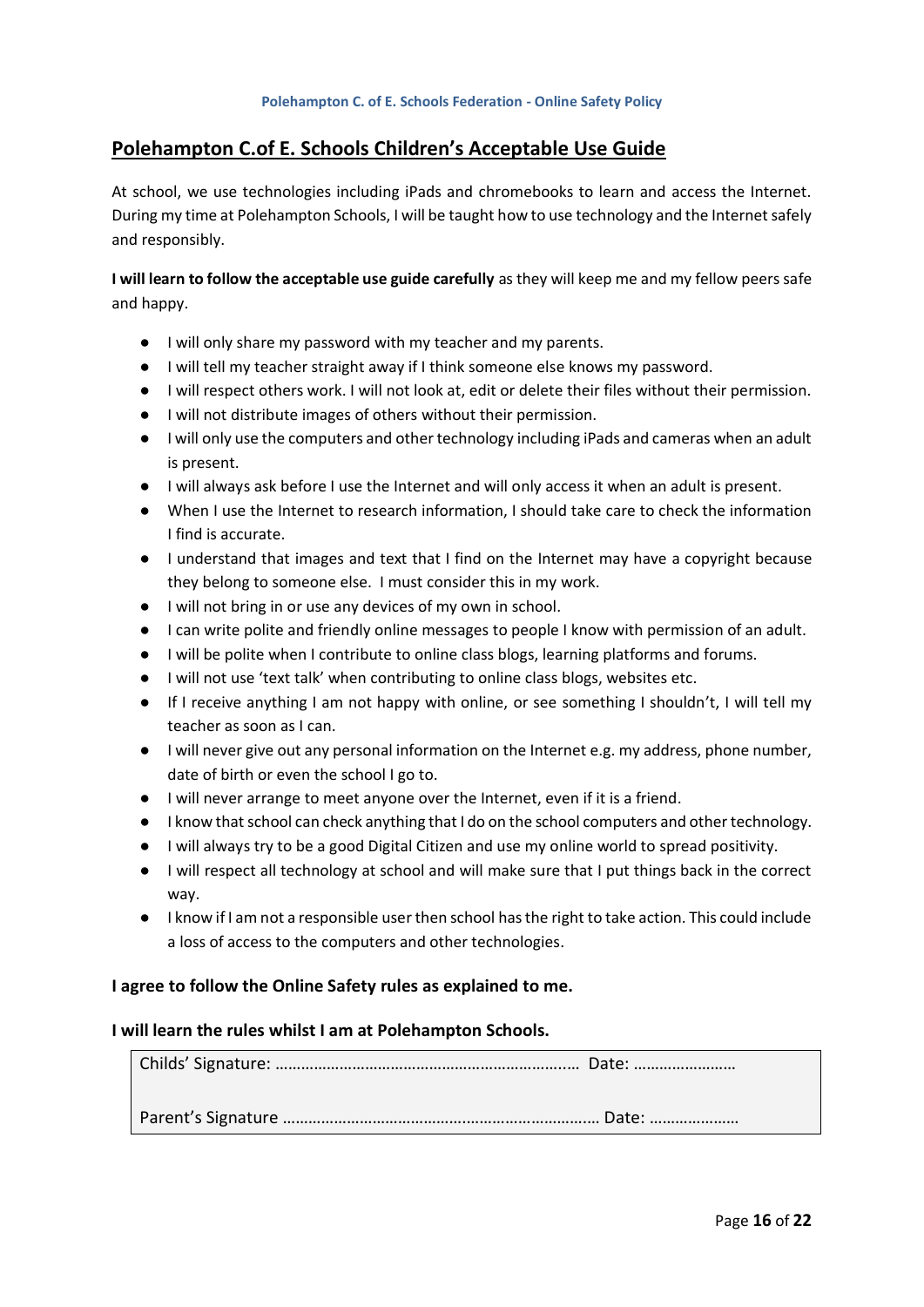### **Parent/Carer Acceptable Use Agreement**

The school seeks to ensure that pupils have good access to ICT to enhance their learning and, in return, expects pupils to agree to be responsible users. A copy of the Pupil Acceptable Use Agreement is attached to this permission form, so that parents/carers will be aware of school expectations of the young people in their care.

Parents are requested to sign the permission form below to show their support of the school in this important aspect of the school's work.

================================================================================== As the parent/carer with parental responsibility of the above pupil, I understand that my child will have access to the Internet and to ICT systems at school.

I know that my child has signed an Acceptable Use Agreement and has received, or will receive, Online Safety education to help them understand the importance of safe use of ICT – both in and out of school.

I understand that the school will take every reasonable precaution, including monitoring and filtering systems, to ensure that young people will be safe when they use the internet and ICT systems. I also understand that the school cannot ultimately be held responsible for the nature and content of materials accessed on the internet and using mobile technologies.

I understand that my child's activity on school ICT systems will be monitored and that the school will contact me if they have concerns about any possible breaches of the Acceptable Use Policy.

I will encourage my child to adopt safe use of the internet and digital technologies at home and will inform the school if I have concerns over my child's Online Safety.

| Child's name:                                    |  |
|--------------------------------------------------|--|
| Relationship to the child                        |  |
| (must be a parent with parental responsibility): |  |
| Signature:                                       |  |
| Date:                                            |  |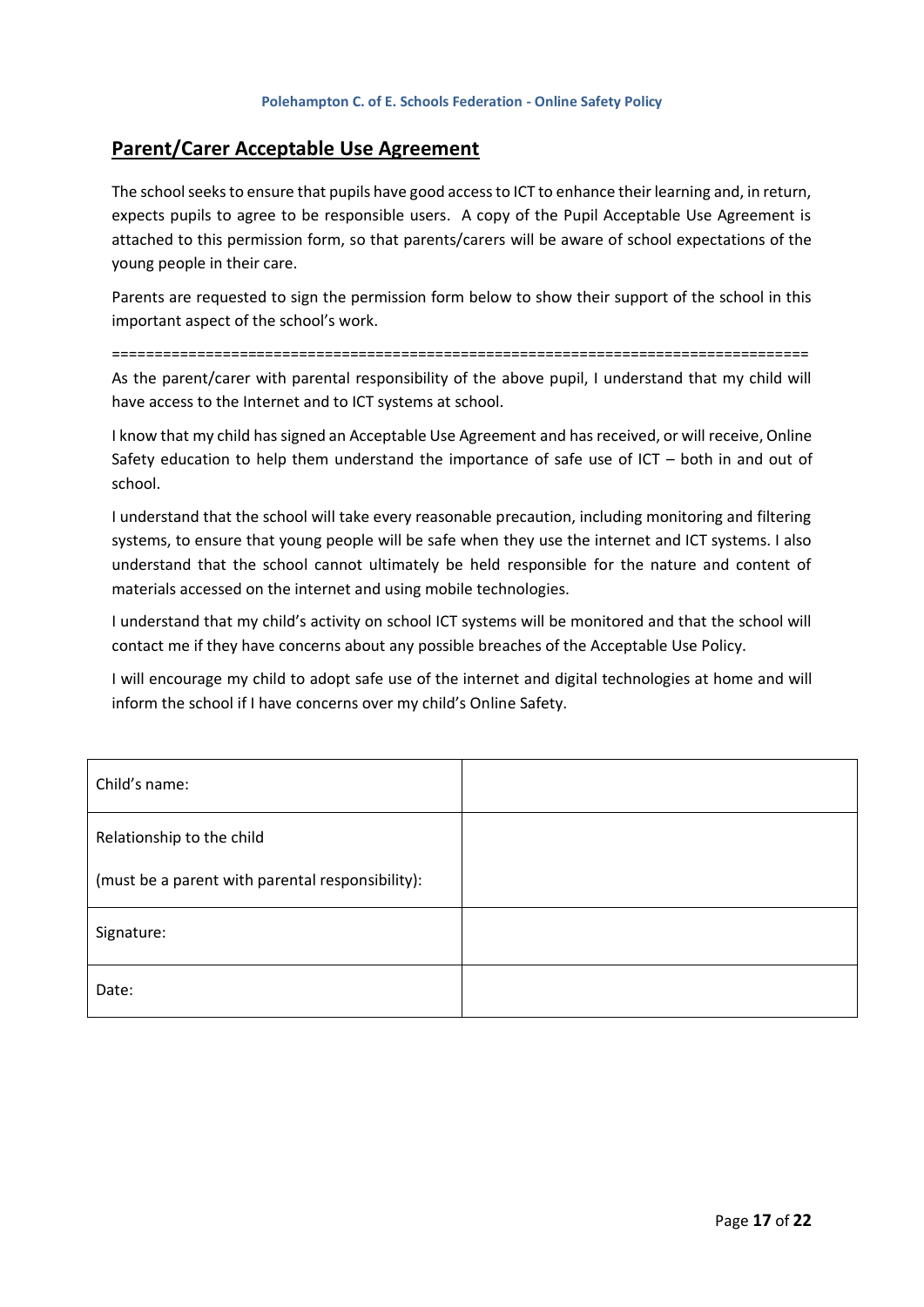# **Staff Acceptable Use Agreement**

Please consult the school's Online Safety Policy for further information and clarification. Please use the staff checklist to inform your everyday practice.

- I understand that it is a criminal offence to use a school ICT system for a purpose not permitted by its owner.
- I appreciate that ICT includes a wide range of systems, including mobile phones, PDAs, digital cameras, email, social networking and that ICT use may also include personal ICT devices when used for school business.
- I understand that school information systems may not be used for private purposes without specific permission from the Headteacher.
- I understand that my use of school information systems, Internet and email may be monitored and recorded to ensure policy compliance.
- I will respect system security and I will not disclose any password or security information to anyone other than an authorised system manager.
- I will not install any software or hardware unless authorised, e.g. on a school laptop.
- I will ensure that my school email address is used for communicating personal data and that sensitive data will be sent using secure mail.
- I will comply with the school Data Protection Policy and ensure that personal data, particularly that of pupils, is stored securely **on the school server, cloud-based locations (e.g. Outlook 365/Google) and not on the hard drive** of a PC / laptop and that this is regularly backed up to cloud based storage.
- I will ensure my password is strong and changed regularly and I will ensure that my screen is locked when inactive.
- I will only use an encrypted memory stick for transfer of sensitive files.
- I will only use my work email address when communicating sensitive data and will ensure that all confidential emails are sent using secure email.
- I will ensure that paper files containing personal data will be stored securely in school.
- I will follow the same processes for securing any paper or electronic files containing personal and sensitive data that I take off site/home.
- I will respect copyright and intellectual property rights.
- I will ensure that electronic communications with pupils (including email, instant messaging and social networking) and any comments on the web (including websites, blogs and social networking) are compatible with my professional role and that messages cannot be misunderstood or misinterpreted.
- I will promote Online Safety with pupils in my care and will help them to develop a responsible attitude to system use, communications and publishing.
- I will ensure that pupil use of the Internet is consistent with the school's Online Safety Policy.
- When working with pupils, I will closely monitor and scrutinise what pupils are accessing on the Internet including checking the history of pages when necessary.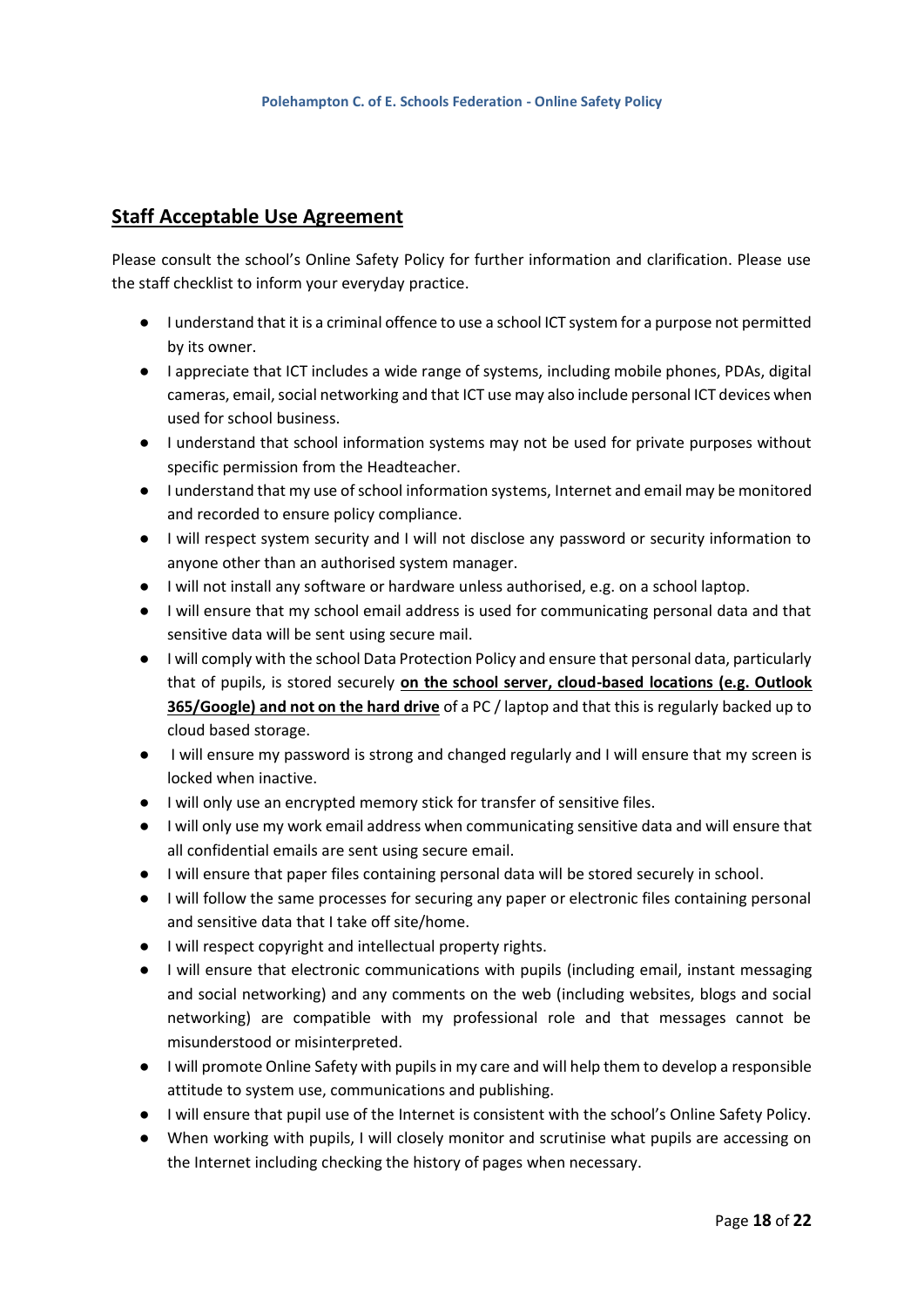- I will ensure that computer monitor screens are readily visible, to enable monitoring of what the children are accessing.
- I know what to do if offensive or inappropriate materials are found on screen or printer.
- I will report any incidents of concern regarding pupils' safety to the appropriate person, e.g. Online Safety Co-ordinator and/or SLT member.

The school may exercise its right to monitor the use of the school's information systems, including internet access, the interception of email and the deletion of inappropriate materials where it believes unauthorised use of the school's information system may be taking place, or the system may be being used for criminal purposes or for storing unauthorised or unlawful text, imagery or sounds.

| Name:      |  |
|------------|--|
| Signature: |  |
| Date:      |  |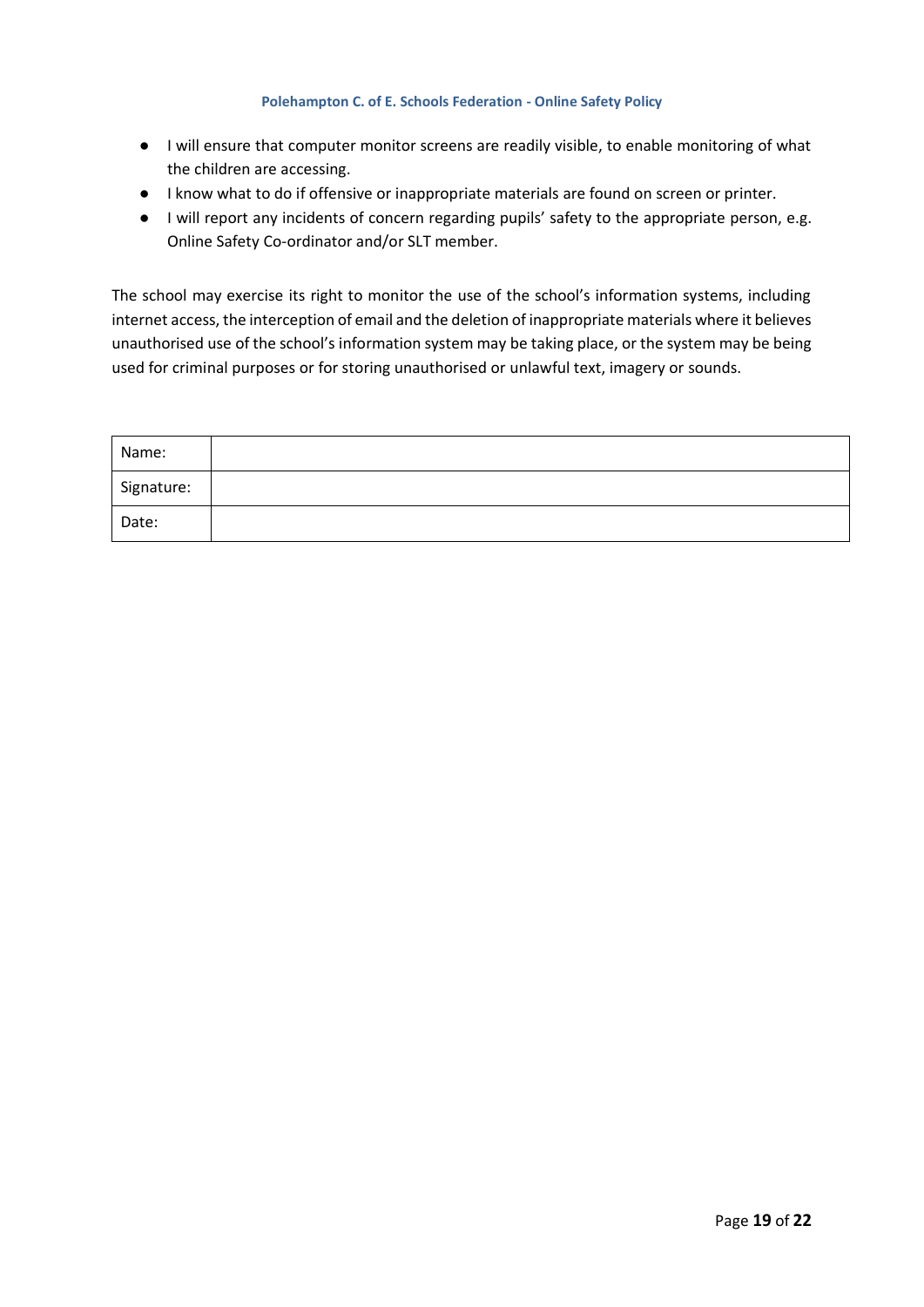# **Laptop/Devices Acceptable Use Agreement**

#### **1. Introduction**

- This agreement applies to all laptops and other associated devices which are loaned to staff and therefore remain the property of the school.
- It should be read in conjunction with the school's Online Safety Policy
- All recipients and users of these devices should read and sign the agreement.

#### **2. Security of equipment and data**

- The laptop and any other equipment provided should be stored and transported securely. Special care must be taken to protect the laptop and any removable media devices from loss, theft or damage. Users must be able to demonstrate that they took reasonable care to avoid damage or loss.
- Staff should understand the limitations of the school's insurance cover.
- Government and school policies regarding appropriate use, data protection, information security, computer misuse and health and safety must be adhered to. It is the user's responsibility to ensure that access to all sensitive information is controlled.

#### **3. Software**

- Any additional software loaded onto the laptop should be in connection with the work of the school. No personal software should be loaded.
- Only software for which the school has an appropriate licence may be loaded onto the laptop. Illegal reproduction of software is subject to civil damages and criminal penalties.
- Users should not attempt to make changes to the software and settings that might adversely affect its use.

#### **4. Faults**

● In the event of a problem with the computer, the school's ICT Technician/Network Manager should be contacted.

#### **Declaration:**

I have read and understood the above and also the school's Online Safety Policy and agree to abide by the rules and requirements outlined.

| Name:      |  |  |
|------------|--|--|
| Signature: |  |  |
| Date:      |  |  |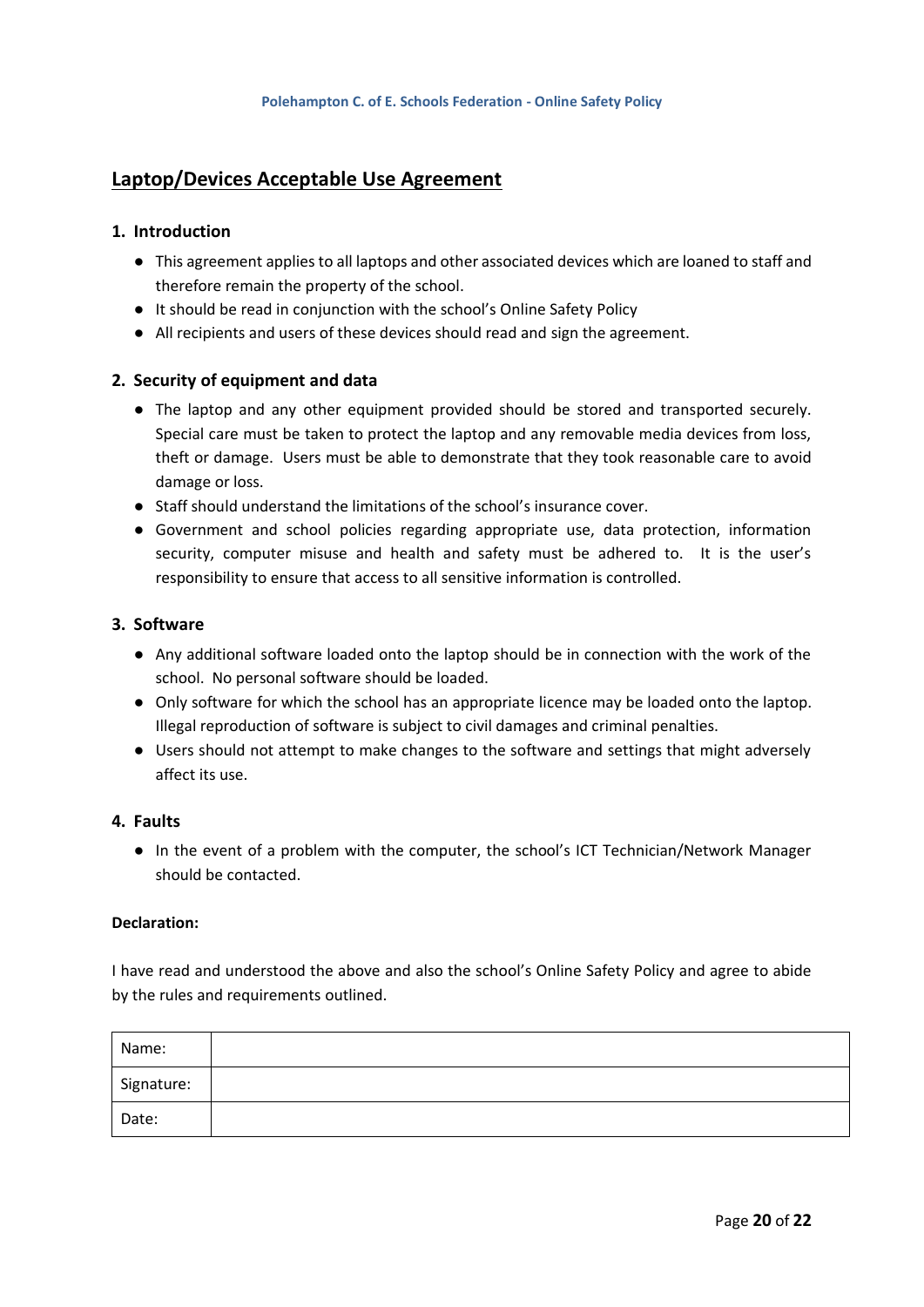# **Appendix 7 – Wokingham's "The challenge of social media and schools" letter**

# **The challenge of social media and schools**

### **Introduction**

Social media (e.g. Facebook, Twitter, Instagram, etc.) has had widespread impact on the way in which we communicate and express our thoughts and opinions. There are clearly many benefits for us both as individuals and also as communities, and many of our schools are exploring how they might best harness the power of social media to engage even more closely with parents and pupils.

Unfortunately we are also experiencing an increasing number of situations where social media has been the vehicle for inappropriate behaviour by both pupils and parents.

We live in a society where we are proud of our right to freedom of speech and would not wish to suggest that this should be curtailed in any way. There are occasions however, when things said in the virtual world are at best unhelpful and, at worst, may constitute harassment, bullying or intimidation which could ultimately lead to Police involvement.

#### **Social media and pupil bullying**

There have been a growing number of situations where schools have had to deal with pupils using social media to be unkind to others. What starts as something seemingly harmless takes no account of how those on the receiving end might feel nor does it recognise how quickly things can get out of control and become extremely unpleasant.

Whilst things are most likely to have taken place off the school site and outside school hours, the resulting 'fallout' in such situations can have major implications for harmonious relationships within school and a resulting negative impact on teaching and learning.

If you have concerns that your child might be on the receiving end of hurtful social media posts, or playing a part themselves, please talk to your school in the first instance who will be able to seek additional advice and support as required.

#### **Social media as a forum for parents' views**

The staff in our schools work tremendously hard to provide the very best education for our children and always want to work in partnership with parents and the wider community. However, we recognise that there will be occasions where, for whatever reason, parents may not agree with a particular course of action or may have specific concerns.

It is entirely natural to discuss school life and express our thoughts and opinions with others face to face or on the phone. Some of these conversations are now also being aired on social media and the person posting has little control over who might ultimately see it.

Sadly, some of these comments and observations could cause offence if aired in the public domain, and may in some cases be intimidating or even slanderous. This is not to suggest that teachers and headteachers are above criticism or do not welcome feedback. However, it is always best when this is constructive and reasonable and is focused on finding an acceptable solution. When difficult things need to be said, it is usually best to do so face-to-face, or at least in some form of private